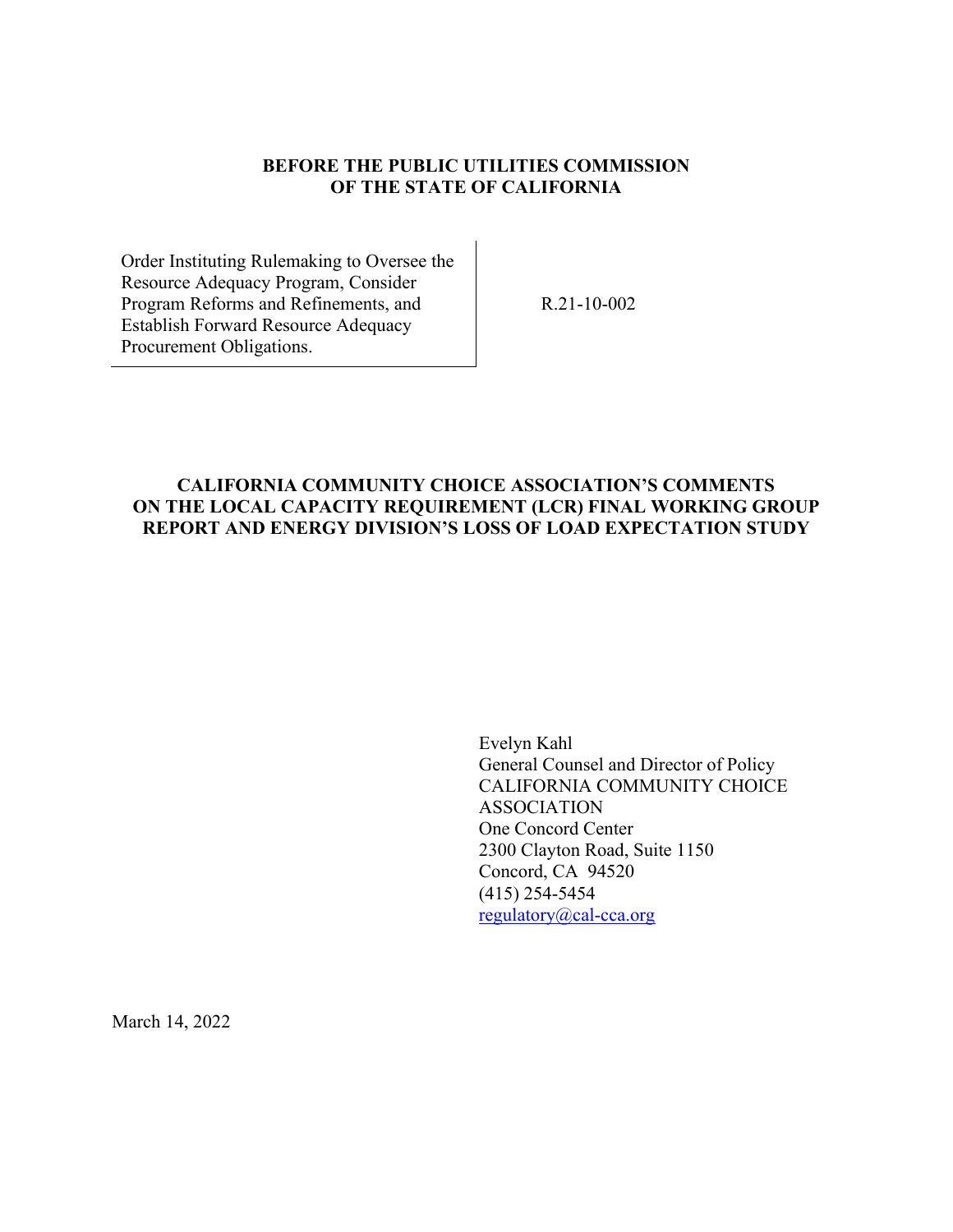# **TABLE OF CONTENTS**

| I. |     |                                                                                                                                                                                                                                                                                                                                                                                                                                                            |  |
|----|-----|------------------------------------------------------------------------------------------------------------------------------------------------------------------------------------------------------------------------------------------------------------------------------------------------------------------------------------------------------------------------------------------------------------------------------------------------------------|--|
| Π. |     |                                                                                                                                                                                                                                                                                                                                                                                                                                                            |  |
|    | 1.  | Which portfolio scenario (Base, A, B, C or D) best represents<br>the likely portfolio in 2024? Which set of technology ELCC<br>values should be assumed in selecting the short-term average                                                                                                                                                                                                                                                                |  |
|    | 2.  | What, if any changes should be made to the assumptions used                                                                                                                                                                                                                                                                                                                                                                                                |  |
|    | 3.  | Is a LOLE study appropriate to calculate RA obligations for:<br>1.) a peak RA capacity framework, 2.) a slice of day reliability                                                                                                                                                                                                                                                                                                                           |  |
|    | 4.  | How should planned outages be treated in calculating an RA                                                                                                                                                                                                                                                                                                                                                                                                 |  |
|    | 5.  | Would removing deliverability restrictions in the NQC<br>calculation be an accurate translation of the way that resources<br>provide reliability value to CAISO in most instances, outside of<br>particularly constrained times? Would it be possible that<br>certain resources would avoid making transmission upgrades<br>because they have less of an incentive? Do parties have any<br>other arguments pro or con about deliverability restrictions in |  |
|    | 6.  | How often should staff perform LOLE studies for RA<br>obligations and ELCC values? Are there problems with<br>performing RA studies and ELCC studies together                                                                                                                                                                                                                                                                                              |  |
|    | 7.  | Do parties have comments on the revised ELCC methodology<br>which assigns diversity benefits via a series of marginal ELCC<br>studies at different portfolio penetration points? Or do parties<br>prefer the older method of calculating a capacity weighted                                                                                                                                                                                               |  |
|    | 8.  | Should storage and hybrid resources be valued using an ELCC                                                                                                                                                                                                                                                                                                                                                                                                |  |
|    | 9.  | Should the PRM be static across the year or vary monthly (or<br>seasonally)? How should PRM and ELCC values be allocated<br>across months? Via month specific studies or via some                                                                                                                                                                                                                                                                          |  |
|    | 10. | Should forced outage rates on thermal resources be included in<br>setting their QC value? In other words, should the PRM be set<br>using a UCAP or installed capacity (ICAP) framework? If an<br>UCAP framework is used should the forced outage rates also                                                                                                                                                                                                |  |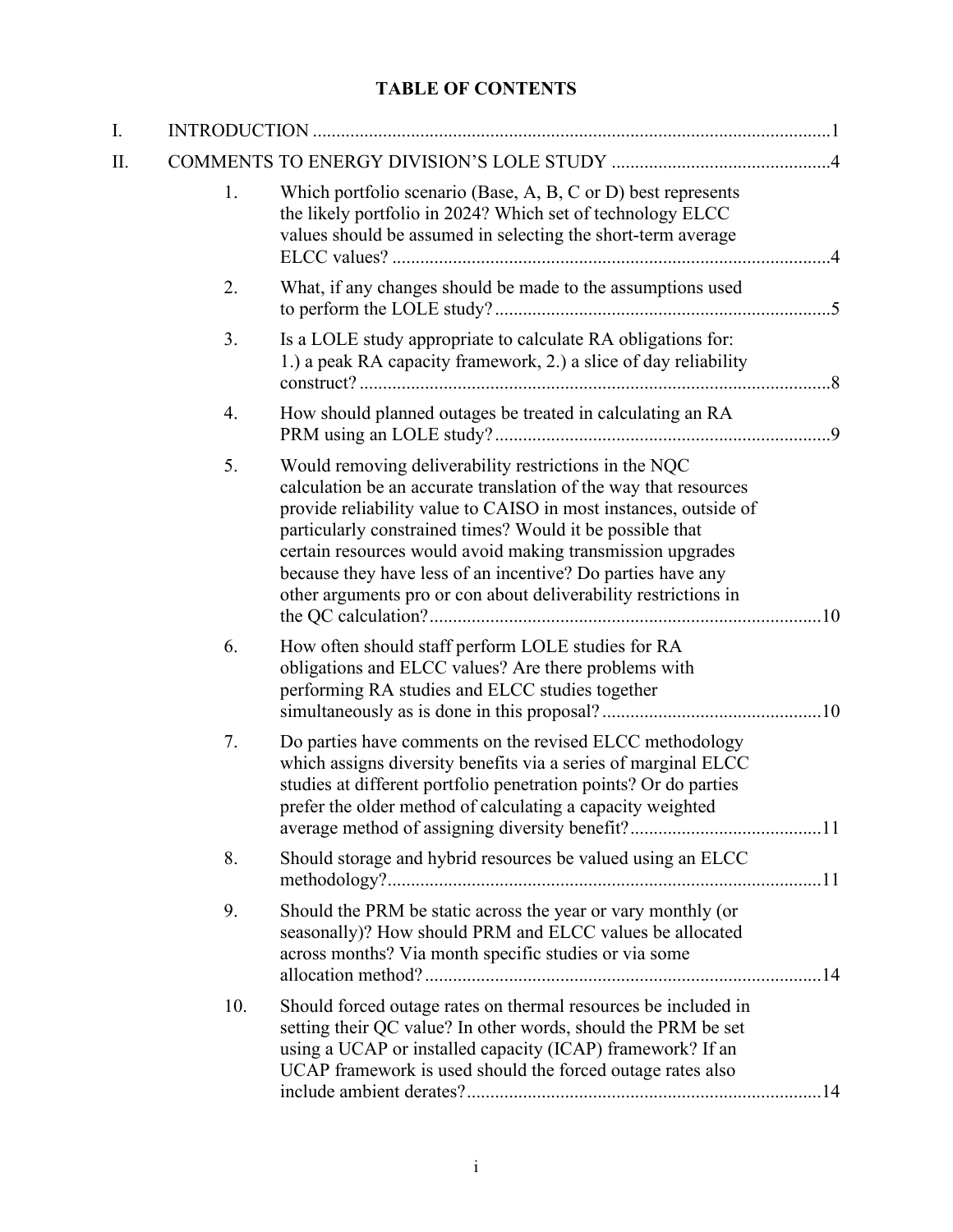# **TABLE OF CONTENTS continued**

|      |           | Should the load forecast used to set RA requirements be based<br>11.                                                                     |  |  |  |  |
|------|-----------|------------------------------------------------------------------------------------------------------------------------------------------|--|--|--|--|
|      |           | on the monthly load forecast produced by SERVM or the IEPR                                                                               |  |  |  |  |
|      |           | (as done today)? Should the PRM calculation (presented in                                                                                |  |  |  |  |
|      |           | Table 10) be based on the IEPR forecast as opposed to the                                                                                |  |  |  |  |
|      |           |                                                                                                                                          |  |  |  |  |
| III. |           |                                                                                                                                          |  |  |  |  |
|      | A.        | Coordinated Efforts Between the IRP and TPP are Required to Ensure<br>the State can Meet its LCR in a Cost-Effective Manner with Carbon- |  |  |  |  |
|      |           |                                                                                                                                          |  |  |  |  |
|      | <b>B.</b> | CalCCA Supports Noticing the Service List of Key LCR Study                                                                               |  |  |  |  |
|      |           | Process Milestones to Allow for More Meaningful Input to the LCR                                                                         |  |  |  |  |
|      |           |                                                                                                                                          |  |  |  |  |
| IV.  |           |                                                                                                                                          |  |  |  |  |
|      |           |                                                                                                                                          |  |  |  |  |

Appendix A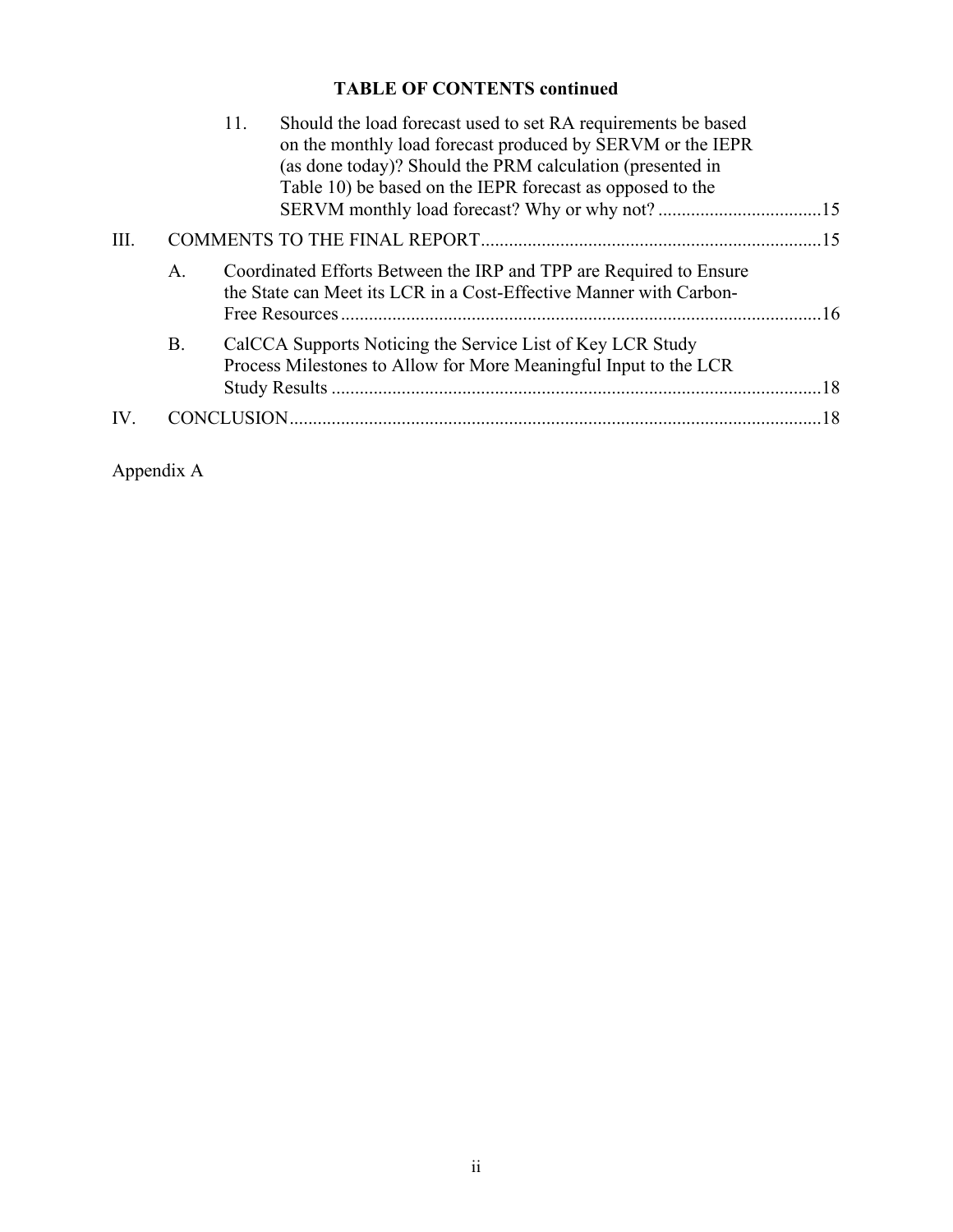# **TABLE OF AUTHORITIES**

| <b>California Energy Commission Proceedings</b>          | Page |
|----------------------------------------------------------|------|
|                                                          |      |
| <b>California Public Utilities Commission Decisions</b>  |      |
|                                                          |      |
| <b>California Public Utilities Commision Proceedings</b> |      |
|                                                          |      |
|                                                          |      |
|                                                          |      |

# **California Public Utilities Commision Rulings**

*Administrative Law Judge's Ruling Seeking Comments on the Future of Resource Adequacy Working Group Report and the Local Capacity Requirement Working Group Report* ............. 1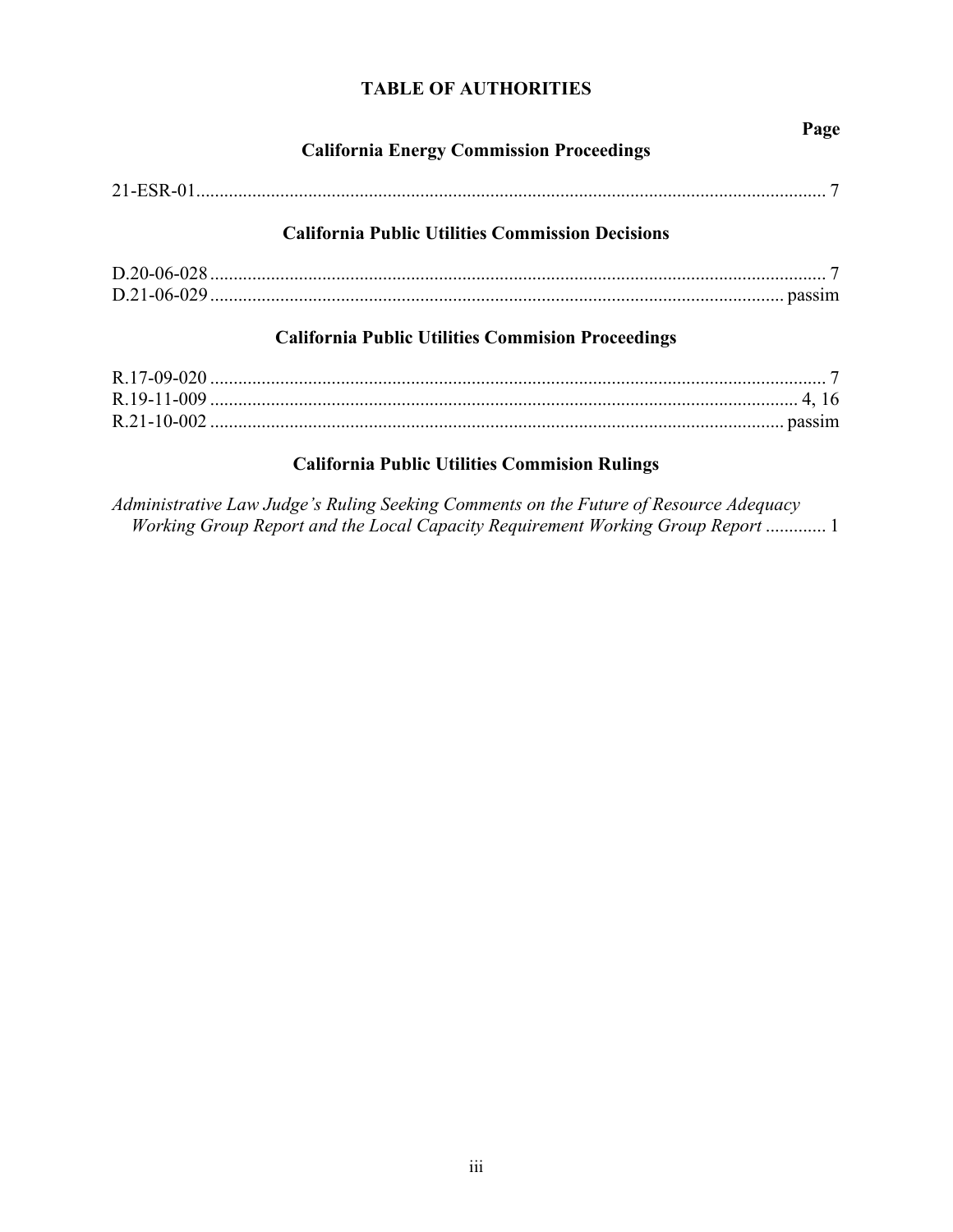# **SUMMARY OF RECOMMENDATIONS**

Recommendations on Energy Division's Loss of Load Expectation and Effective Load Carrying Capability Study Results for 2024:

- The Commission should clarify how it uses or intends to use ELCC values for storage and hybrid resources;
- Other than updating the ELCC values for wind to account for the adoption of regional ELCC calculations in 2023 in D.21-06-029, the Commission should not adopt new ELCCs for wind and solar until a slice-of-day framework is adopted;
- Energy Division's import assumptions are too conservative and do not match the CAISO's PLEXOS assumptions, nor the data on actual imports. Energy Division staff should work with CAISO to determine reasonable import levels, and both the Commission and the CAISO should use the same assumptions;
- A new LOLE study is necessary once a slice-of-day framework is adopted to assess how the PRM is applied under a slice-of-day framework and to account for changes in inputs due to resource counting;
- The model should assume planned outages are optimized such that generators are available during constrained system conditions;
- Removing or altering deliverability restrictions in the NQC may be appropriate under a slice-of-day framework and should be considered in the Reform Track;
- Staff should perform LOLE studies on a regular cadence as inputs to the study such as load forecast, resource mix, and counting rules evolve. Updates to the PRM and ELCCs should only be made following an LOLE study if there are significant changes to the results and with enough time for parties to vet the results and for LSEs to plan and conduct orderly procurement to meet the new PRM;
- Storage and hybrid resources should not be valued using an ELCC. They should continue to be valued as they are today pending the outcome of the Reform Track;
- CalCCA generally supports the UCAP concept so long as UCAP is accurately reflected in the PRM;
- If UCAP is adopted, ambient derates should be included in the UCAP rather than the PRM; and
- The IEPR load forecast should be used to calculate the PRM, consistent with what is used to establish LSE RA requirements.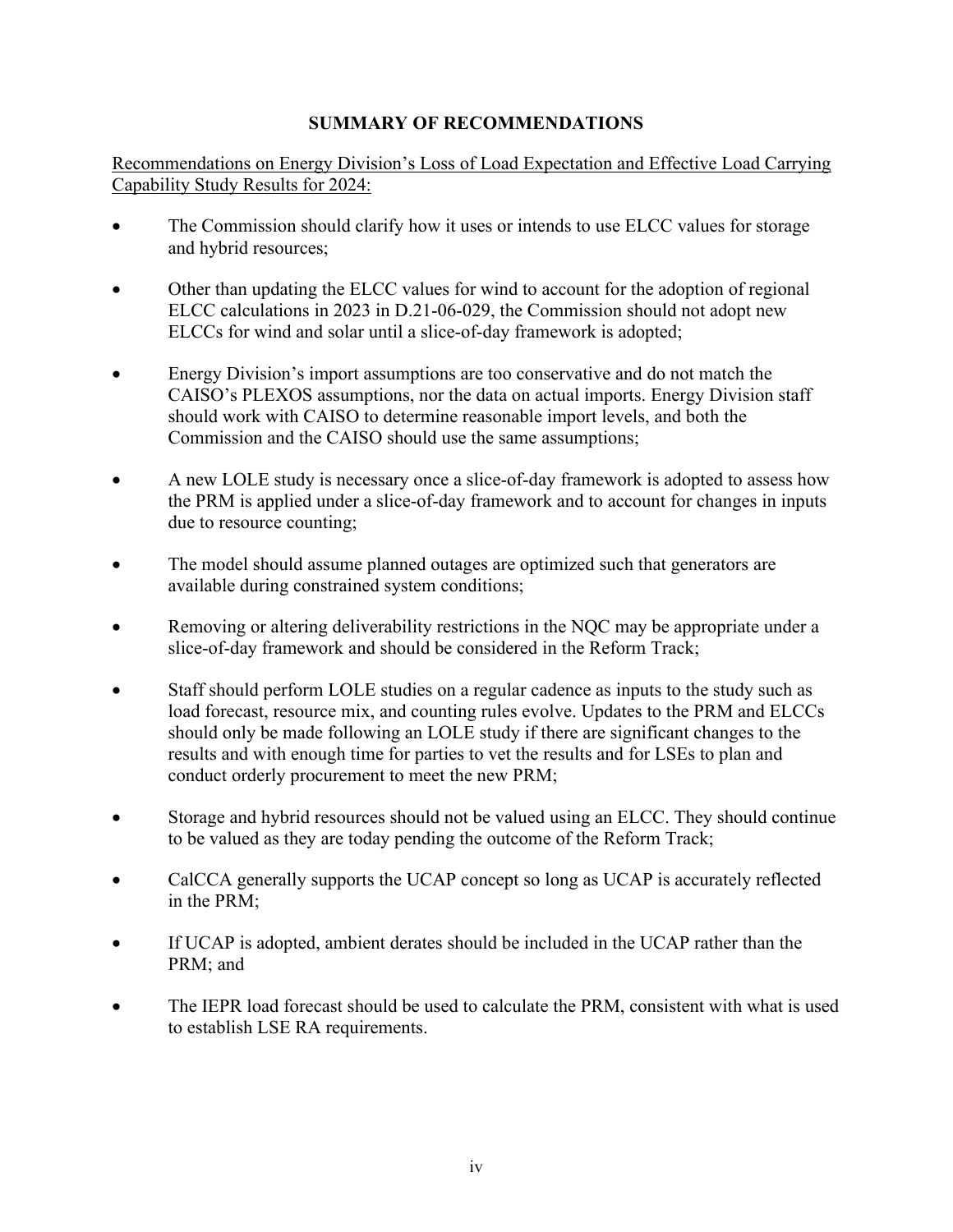### **SUMMARY OF RECOMMENDATIONS continued**

Recommendations on the California Community Choice Association and Pacific Gas and Electric Company's (U 39 E) Local Capacity Requirement (LCR) Final Working Group Report:

- Coordinated efforts between the IRP and TPP are required to ensure the state can meet its LCRs in a cost-effective manner with carbon-free resources; and
- CalCCA supports noticing the service list of key LCR study process milestones to allow for more meaningful input to the study results.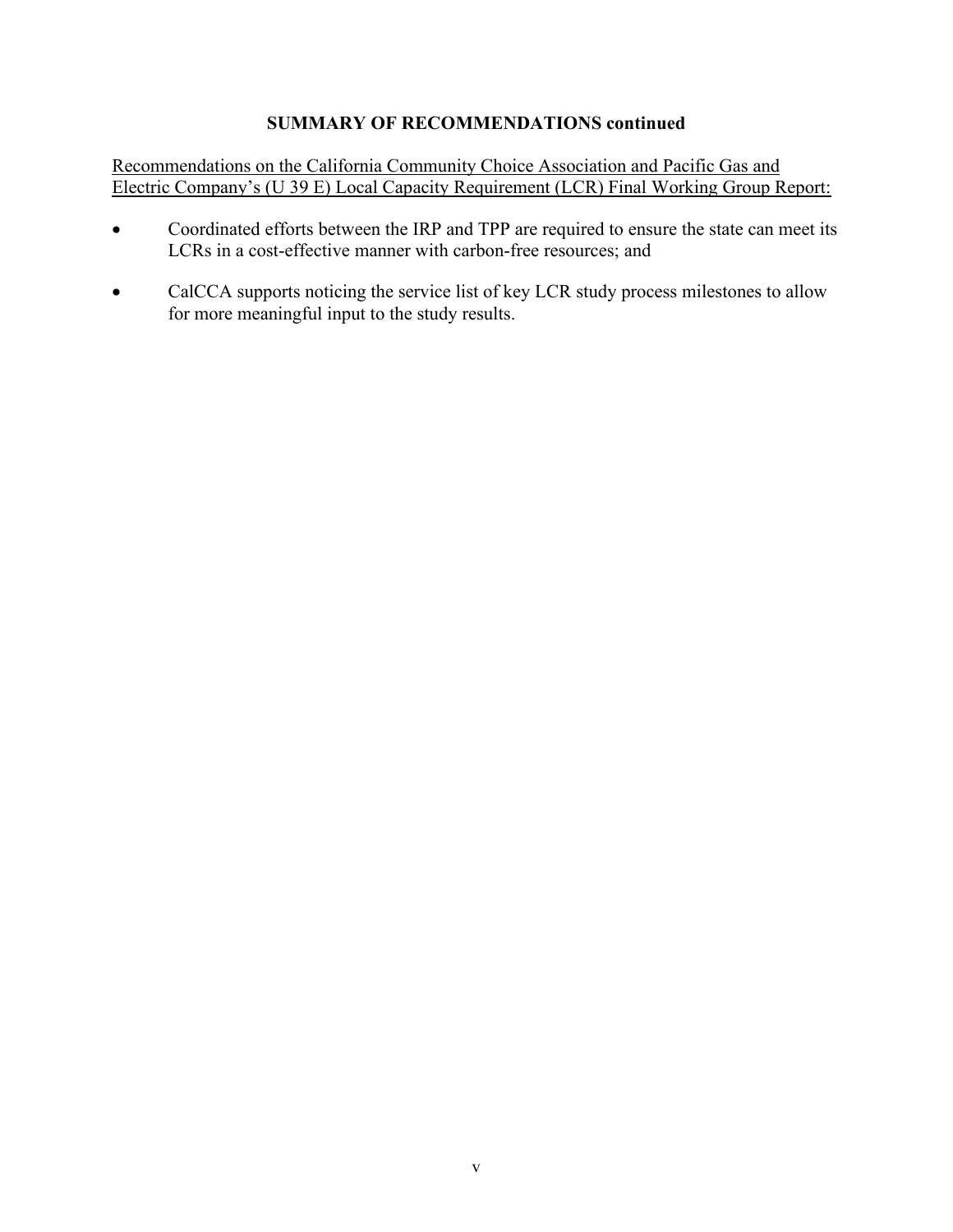### **BEFORE THE PUBLIC UTILITIES COMMISSION OF THE STATE OF CALIFORNIA**

Order Instituting Rulemaking to Oversee the Resource Adequacy Program, Consider Program Reforms and Refinements, and Establish Forward Resource Adequacy Procurement Obligations.

R.21-10-002

# **CALIFORNIA COMMUNITY CHOICE ASSOCIATION'S COMMENTS ON THE LOCAL CAPACITY REQUIREMENT (LCR) FINAL WORKING GROUP REPORT AND ENERGY DIVISION'S LOSS OF LOAD EXPECTATION STUDY**

The California Community Choice Association  $(CaICCA)^1$  $(CaICCA)^1$  submits these Comments

pursuant to the schedule set forth in the *Administrative Law Judge's Ruling Seeking Comments* 

*on the Future of Resource Adequacy Working Group Report and the Local Capacity* 

*Requirement Working Group Report* (Ruling)*,* issued on March 4, 2022.

# <span id="page-6-0"></span>**I. INTRODUCTION**

CalCCA appreciates the opportunity to comment on both Energy Division's Loss of Load

Expectation and Effective Load Carrying Capability Study Results for  $2024^2$  $2024^2$  (LOLE Study) and

the California Community Choice Association and Pacific Gas and Electric Company's (U 39 E)

Local Capacity Requirement (LCR) Final Working Group Report<sup>[3](#page-7-1)</sup> (Final Report). Both

<span id="page-6-1"></span><sup>1</sup> California Community Choice Association represents the interests of 23 community choice electricity providers in California: Apple Valley Choice Energy, Central Coast Community Energy, Clean Energy Alliance, Clean Power Alliance, CleanPowerSF, Desert Community Energy, East Bay Community Energy, Lancaster Choice Energy, Marin Clean Energy, Orange County Power Authority, Peninsula Clean Energy, Pico Rivera Innovative Municipal Energy, Pioneer Community Energy, Pomona Choice Energy, Rancho Mirage Energy Authority, Redwood Coast Energy Authority, San Diego Community Power, San Jacinto Power, San José Clean Energy, Santa Barbara Clean Energy, Valley Clean Energy, Sonoma Clean Power, and Valley Clean Energy.

<sup>2</sup> *Energy Division Study for Proceeding R.21-10-002, Loss of Load Expectation and Effective Load Carrying Capability Study Results for 2024* (Rulemaking (R.) 21-10-002), Feb. 18, 2022.

<sup>3</sup> *California Community Choice Association and Pacific Gas and Electric Company's (U 39 E) Local Capacity Requirement (LCR) Final Working Group Report* (R.21-10-002), Feb 28, 2022.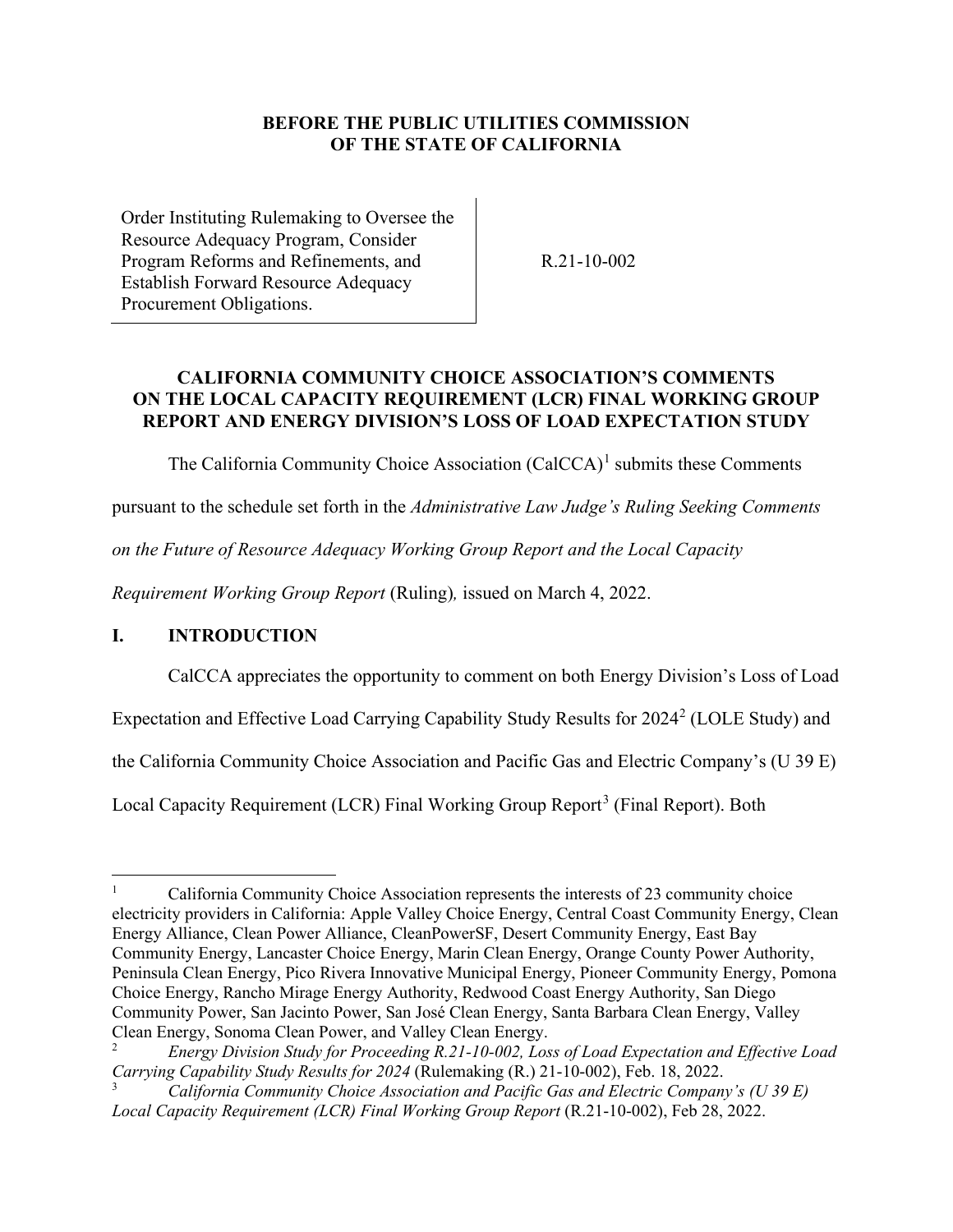documents demonstrate the considerable effort put forth by Energy Division staff and working group participants to ensure the Resource Adequacy (RA) program effectively evolves to meet future grid reliability needs.

Adequate planning and modeling are critical to ensure the RA program provides a stable procurement environment and reliable electric service. CalCCA applauds the California Public Utilities Commission (Commission) for its efforts in performing robust modeling and analysis in the LOLE Study to inform the planning reserve margin (PRM) and effective load carrying capability (ELCC) values. CalCCA generally supports the modeling assumptions, with the exception of the import assumptions and appreciates staff's questions regarding how LOLE analysis fits into the work underway in the RA Reform Track around slice-of-day frameworks. The comments in section II below respond to the questions posed by staff at the end of the LOLE Study.<sup>[4](#page-7-2)</sup> In summary, CalCCA recommends:

- The Commission should clarify how it uses or intends to use ELCC values for storage and hybrid resources;
- Other than updating the ELCC values for wind to account for the adoption of regional ELCC calculations in 2023 in Decision (D.) 21-06-029, the Commission should not adopt new ELCCs for wind and solar until a slice-of-day framework is adopted;
- Energy Division's import assumptions are too conservative and do not match the California Independent System Operator Corporation's (CAISO's) PLEXOS assumptions, nor the data on actual imports. Energy Division staff should work with CAISO to determine reasonable import levels, and both the Commission and the CAISO should use the same assumptions;
- A new LOLE study is necessary once a slice-of-day framework is adopted to assess how the PRM is applied under a slice-of-day framework and to account for changes in inputs due to resource counting;
- The model should assume planned outages are optimized such that generators are available during constrained system conditions;

<span id="page-7-2"></span><span id="page-7-1"></span><span id="page-7-0"></span><sup>4</sup> LOLE Study, Appendix A, at 28.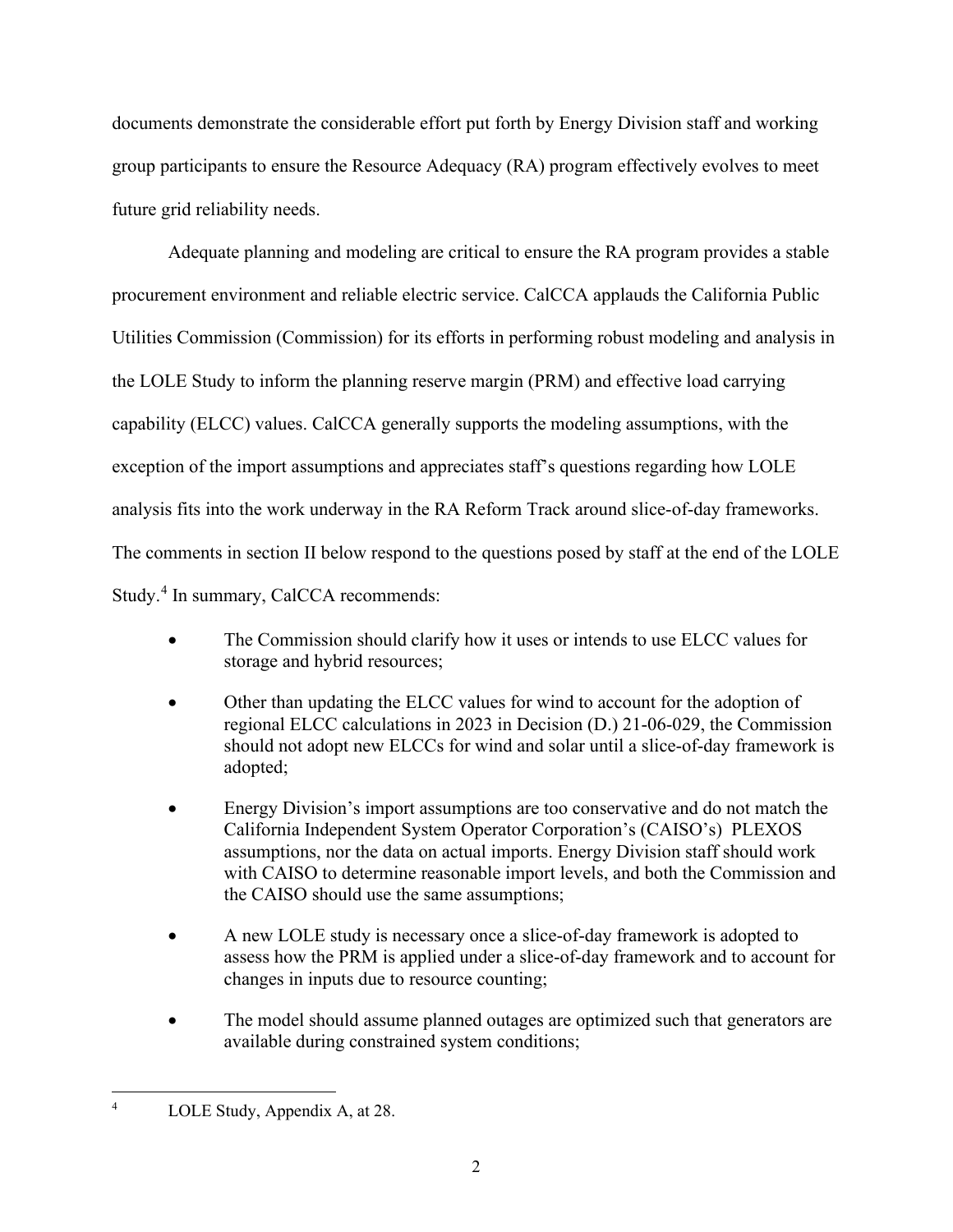- Removing or altering deliverability restrictions in the Net Qualifying Capacity (NQC) may be appropriate under a slice-of-day framework and should be considered in the Reform Track;
- Staff should perform LOLE studies on a regular cadence as inputs to the study such as load forecast, resource mix, and counting rules evolve. Updates to the PRM and ELCCs should only be made following an LOLE study if there are significant changes to the results and with enough time for parties to vet the results and for LSEs to plan and conduct orderly procurement to meet the new PRM;
- Storage and hybrid resources should not be valued using an ELCC. They should continue to be valued as they are today pending the outcome of the Reform Track;
- CalCCA generally supports the unforced capacity (UCAP) concept so long as UCAP is accurately reflected in the PRM;
- If UCAP is adopted, ambient derates should be included in the UCAP rather than the PRM; and
- The Integrated Energy Policy Report (IEPR) load forecast should be used to calculate the PRM, consistent with what is used to establish load-serving entity (LSE) RA requirements.

Also critical to the success of the RA program is the Local Capacity Requirement (LCR)

study process. As the state undergoes the transition to 100 percent clean energy, particular

attention will need to be paid to local areas to ensure the LCRs can be met with clean resources

or reduced through transmission upgrades. Processes at the Commission and the CAISO must

align to ensure a cost-effective and reliable transition away from reliance on fossil fuel resources

in local capacity areas. In comments to the Final Report, CalCCA offers the following

recommendations:

- Coordinated efforts between the IRP and TPP are required to ensure the state can meet its LCRs in a cost-effective manner with carbon-free resources; and
- CalCCA supports noticing the service list of key LCR study process milestones to allow for more meaningful input to the study results.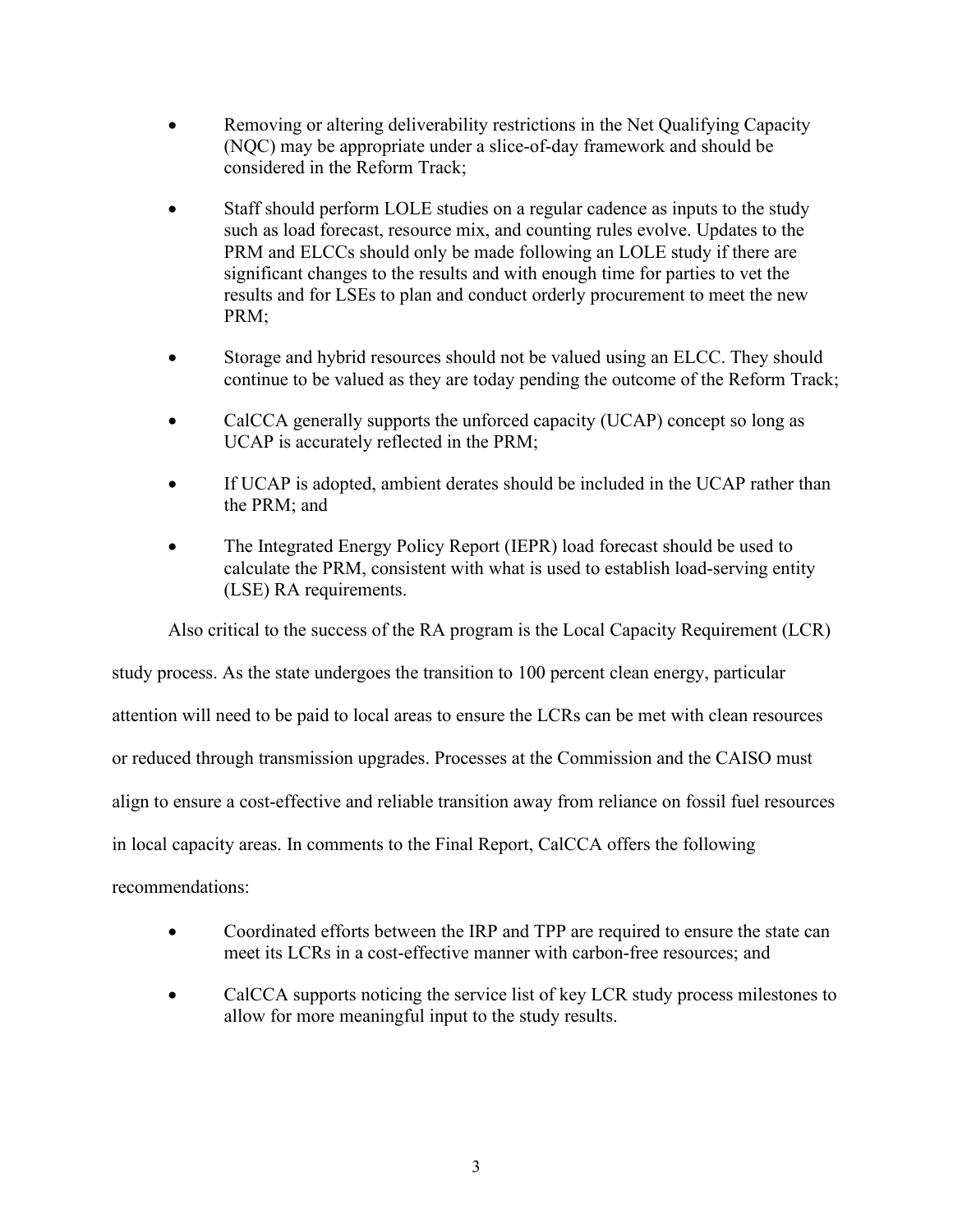#### <span id="page-9-0"></span>**II. COMMENTS TO ENERGY DIVISION'S LOLE STUDY**

<span id="page-9-1"></span>The following provides CalCCA's responses to the eleven questions posed by staff at the end of the LOLE Study.

### **1. Which portfolio scenario (Base, A, B, C or D) best represents the likely portfolio in 2024? Which set of technology ELCC values should be assumed in selecting the short-term average ELCC values?**

CalCCA generally supports using the base portfolio to represent the likely portfolio in 2024 and to select the short-term average ELCCs. The proposed base portfolio uses existing resources, resources identified in LSE IRP Plans, and additional storage capacity selected in Renewable Energy Solutions Model (RESOLVE) to calculate technology specific ELCCs. This portfolio represents the significant new resource build expected to take place between now and 2024. LSE IRP Plans, while potentially not an exact predictor of the resources that will be available in 2024, provide a reasonable representation of what can be expected to be developed in future years.

The Commission should provide clarity, however regarding, a) how it intends to use the analysis for changes to ELCCs for 2023 – other than updating the ELCC values for wind to account for the adoption of regional ELCC calculations in 2023 in  $D.21$ -06-029,<sup>[5](#page-10-1)</sup> the Commission should not adopt the study results to make any changes to ELCCs in 2023 as any changes to ELCCs in 2023 will have to be reconsidered for 2024 after a slice-of-day framework is implemented, unnecessarily complicating LSE contracting and planning; and b) how it has or intends to use the results of the storage and hybrid ELCCs since they are not currently used to establish the NQC of these resources. In addition to clarifications around the ELCC methodology

<sup>5</sup> *Decision Adopting Local Capacity Obligations for 2022-2024, Flexible Capacity Obligations for 2022, and Refinements to the Resource Adequacy Program* (R.19-11-009), June 24, 2021 (D.21-06-029), Ordering Paragraph 15.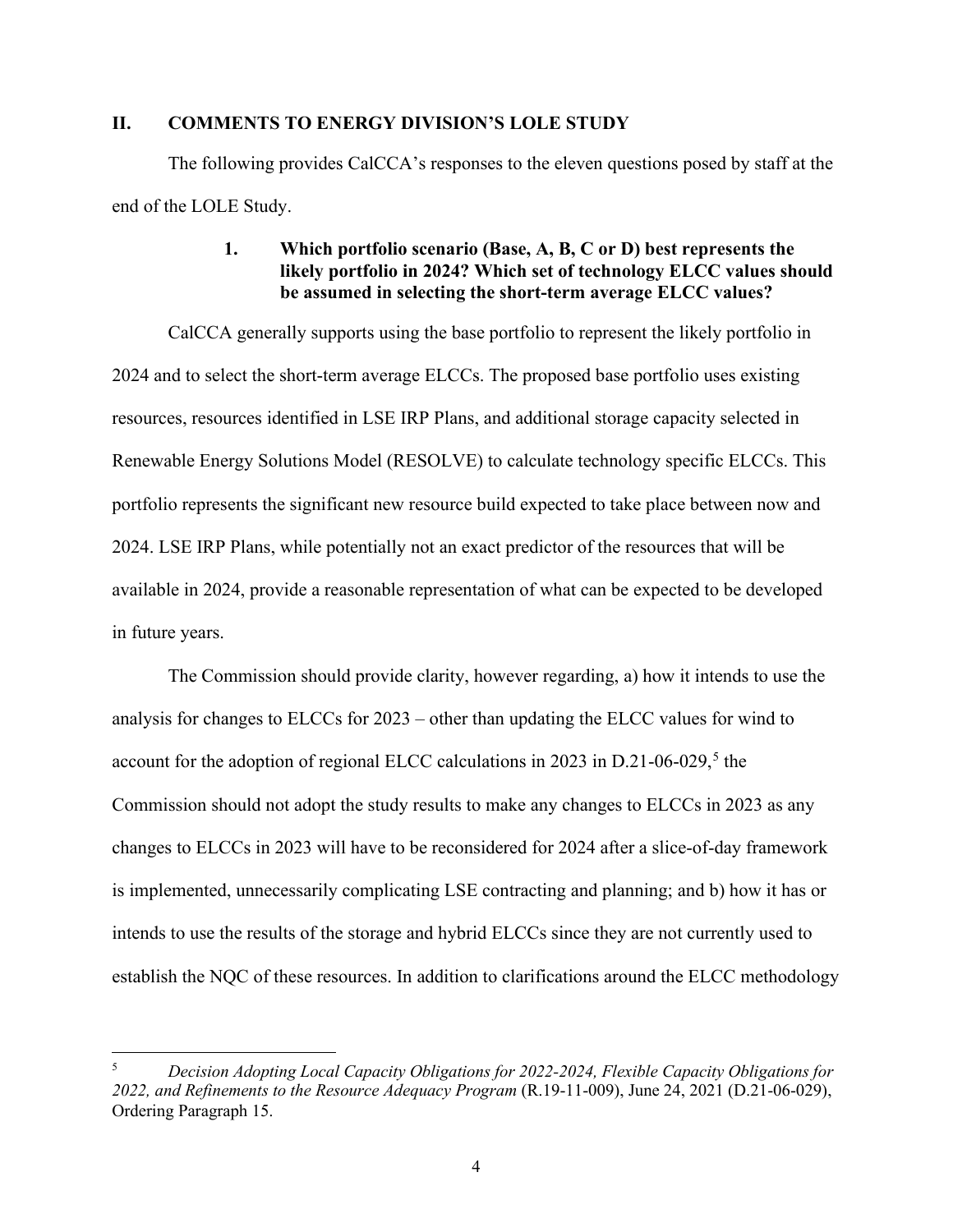for hybrid resources posed in question 8 below, clarification is needed around how ELCCs for storage and hybrids impact the ELCC value of other technologies and how they impact the PRM calculation. Do the ELCCs for storage and hybrids contribute to the diversity effects of solar and wind ELCCs? How do the ELCCs for storage and hybrids impact the PRM? Answers to these questions are needed to help parties better interpret the ELCC values and their use. The Commission should allow an additional opportunity for party comment following these clarifications.

## **2. What, if any changes should be made to the assumptions used to perform the LOLE study?**

<span id="page-10-0"></span>Changes should be made to the import assumptions used in the LOLE study. Energy Division's import assumptions, which limits imports to 4,000 megawatts (MW) during peak hours, are too conservative and should be revised to be more consistent with actual historical levels of imports. In revising the import assumptions, the Commission should clarify the reasoning behind the import assumptions used in the study, and work with CAISO to determine reasonable import levels so that both the Commission and the CAISO use the same assumptions. The Commission's modeling uses "a 4,000 megawatt (MW) peak import constraint in Hour Ending (HE) 17-22 [*i.e.*, 5 PM to 10 PM] in all 12 months of the year."<sup>[6](#page-11-0)</sup> During the workshop, staff verbally clarified that this value was based on a review of firm RA import contracts.[7](#page-11-1) However, this import constraint is implemented differently than that used by the CAISO in their PLEXOS model publicly posted in February 2022.<sup>[8](#page-11-2)</sup> The table below outlines the differences between the two models.

<sup>6</sup>  $\frac{6}{7}$  LOLE Study at 9.

<span id="page-10-1"></span>LOLE Study. Presentation in Resource Adequacy (R.21-10-002), Mar. 3, 2022 (Presentation). CAISO Integrated Resource Planning 38MMT Core Portfolio PLEXOS models, located at <http://www.caiso.com/market/Pages/ReportsBulletins/Default.aspx>under "Special Reports: Integrated Resource Planning Preferred System Planning Model."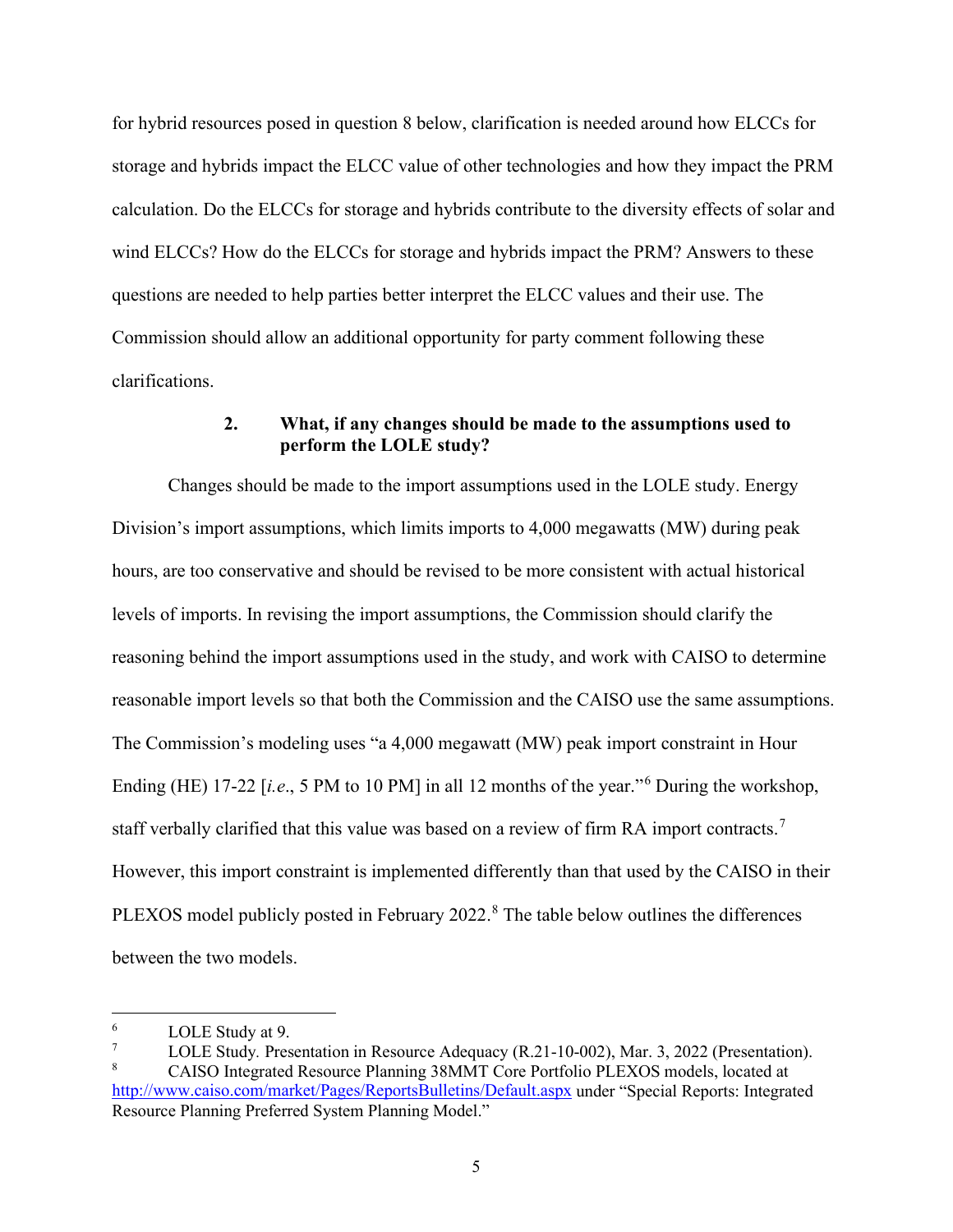| Item                                          | CAISO PLEXOS model                                                                                                                                                                                                             | <b>CPUC RA</b><br>LOLE model | Do the models<br>match?                         |  |
|-----------------------------------------------|--------------------------------------------------------------------------------------------------------------------------------------------------------------------------------------------------------------------------------|------------------------------|-------------------------------------------------|--|
| Total simultaneous<br>import limit (GW)       | 5.5 GW                                                                                                                                                                                                                         | 4 GW                         | No.                                             |  |
| Hours of year in which<br>constraint applies  | HE 17-22                                                                                                                                                                                                                       | HE 17-22                     | Yes                                             |  |
| Months of year in which<br>constraint applies | June - September                                                                                                                                                                                                               | All 12 months<br>of year     | No                                              |  |
| Items falling under<br>import constraints     | Unspecified imports from all<br>non-CAISO regions into CAISO<br>Carbon-free imports into CAISO<br>including Pacific NW Hydro,<br>Hoover, and Palo Verde<br>Directly imported RPS resources<br>from other balancing authorities | Unclear                      | Unclear                                         |  |
| <b>Years Studied</b>                          | 2026, 2030                                                                                                                                                                                                                     | 2024                         | $N/A$ (models<br>are for different<br>purposes) |  |

**Table 1: Import Assumptions Comparison** 

Further, the import constraint used in the LOLE study is likely too low to reflect actual imports into the CAISO. Table 2 below shows the average level of imports from other balancing authorities into CAISO, in MW at 5-minute intervals, from June – September HE 17-22 in calendar year 2021.<sup>[9](#page-12-0)</sup> Average import flows into California are significantly higher than 4,000 MW in virtually all hours the Commission is proposing to limit imports.

**Table 2: Average Import Levels by Hour and Month** 

| <b>Row Labels</b><br>$\overline{\phantom{a}}$ | 6     |       | 8     | 9     |
|-----------------------------------------------|-------|-------|-------|-------|
| 17                                            | 2,257 | 3,078 | 4,434 | 5,107 |
| 18                                            | 2,994 | 3,668 | 5,038 | 6,336 |
| 19                                            | 4,464 | 4,815 | 6,287 | 7,817 |
| 20                                            | 6,300 | 6,069 | 7,326 | 8,510 |
| 21                                            | 7,271 | 6,619 | 7,959 | 8,667 |
| 22                                            | 7,571 | 7,156 | 8,211 | 8,609 |

<span id="page-11-2"></span><span id="page-11-1"></span><span id="page-11-0"></span><sup>9</sup> Data from [http://www.caiso.com/Documents/ProductionAndCurtailmentsData\\_2021.xlsx.](http://www.caiso.com/Documents/ProductionAndCurtailmentsData_2021.xlsx)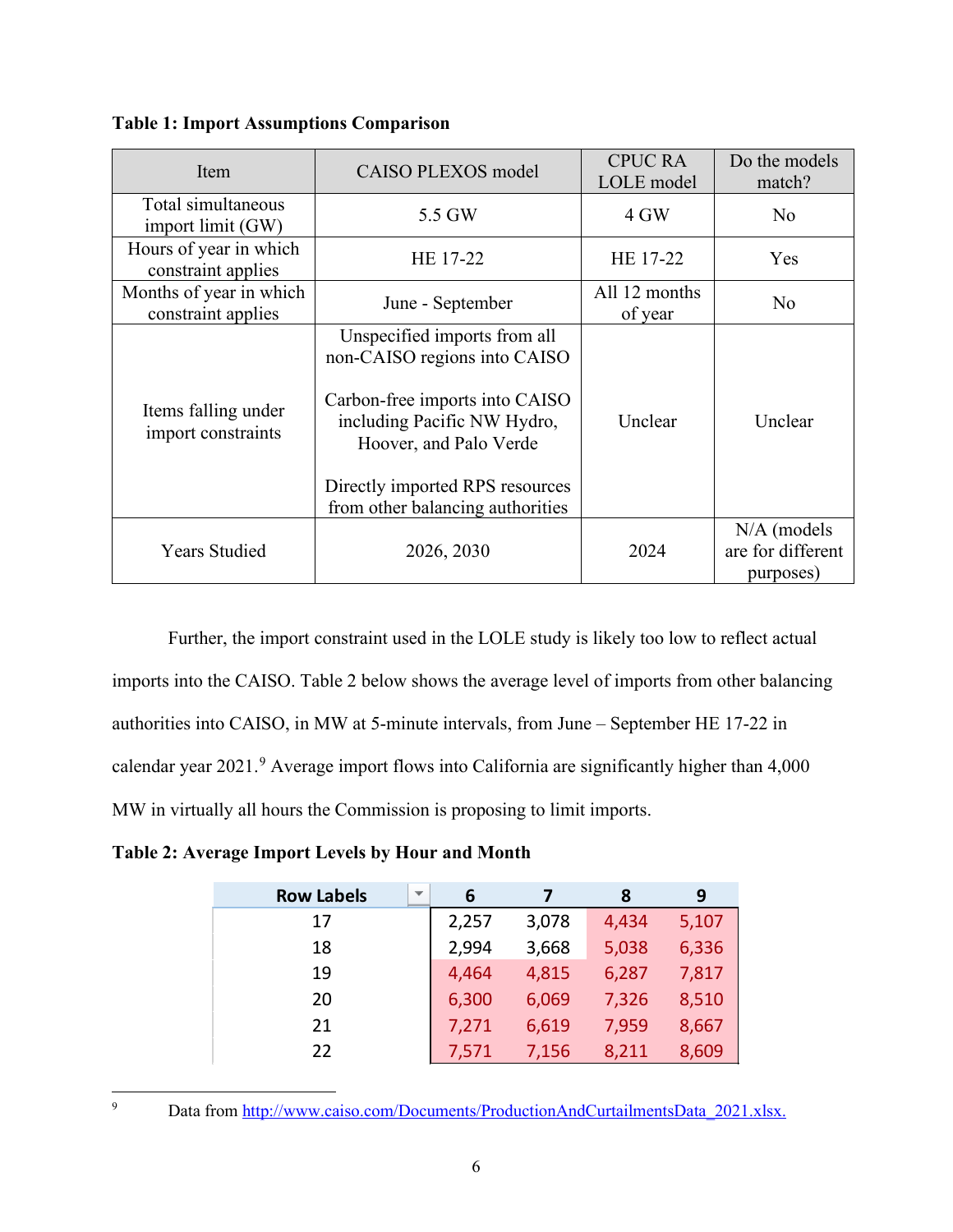Even assuming minimum levels of import flows into CAISO, in MW at 5-minute intervals during the same period, there are hours in September where the minimum amount of imports is higher than 4,000 MW, implying that 4,000 MW is not a realistic limit.

| Row Labels ▼ | 6      |          | 8      | 9     |
|--------------|--------|----------|--------|-------|
| 17           | $-412$ | $-1,488$ | -878   | 2,029 |
| 18           | 218    | $-1,454$ | $-672$ | 3,008 |
| 19           | 432    | $-198$   | 147    | 4,461 |
| 20           | 1,283  | 913      | 1,061  | 5,438 |
| 21           | 2,727  | 1,719    | 3,086  | 5,617 |
| 22           | 3,233  | 2,033    | 3,871  | 6,101 |

**Table 3: 2021 Minimum Import Levels by Hour and Month** 

Given these differences, the Commission should do the following. First, the Commission must clarify the reasons for the discrepancies between the CAISO's PLEXOS model import assumptions and the Commission's RA LOLE model import assumptions. These discrepancies are marked "No" or "Unclear" in the last column of Table 1 above, and include the total simultaneous import limit, the months of the year when it applies, and which out-of-CAISO generators fall under the import constraint. Second, the Commission should also clarify why it chose to use the import limit from HE 17 to HE 22 (5 PM to 10 PM). This period does not match the period studied in the California Energy Commission's (CEC's) stack analysis,<sup>10</sup> which analyzes 3 PM to 9 PM, nor does it match when the Commission requires imports to bid below \$0 to receive RA credit, which is 4 PM to 9 PM.<sup>11</sup> Third, the Commission must reconsider the 4,000 MW simultaneous import limit, which is likely too low to reflect real-world conditions. Instead, the Commission should work with CAISO to determine a more reasonable import levels, and both the Commission and the CAISO should use the same assumption.

<sup>10</sup> *Staff Paper - Updated 2022 Summer Supply Stack Analysis* (21-ESR-01), at 11-13. Located at: <https://efiling.energy.ca.gov/GetDocument.aspx?tn=241145&DocumentContentId=74989>11 *Decision Adopting Resource Adequacy Import Requirements* (R.17-09-020), June 25, 2020

<span id="page-12-0"></span><sup>(</sup>D.20-06-028), Ordering Paragraph 2.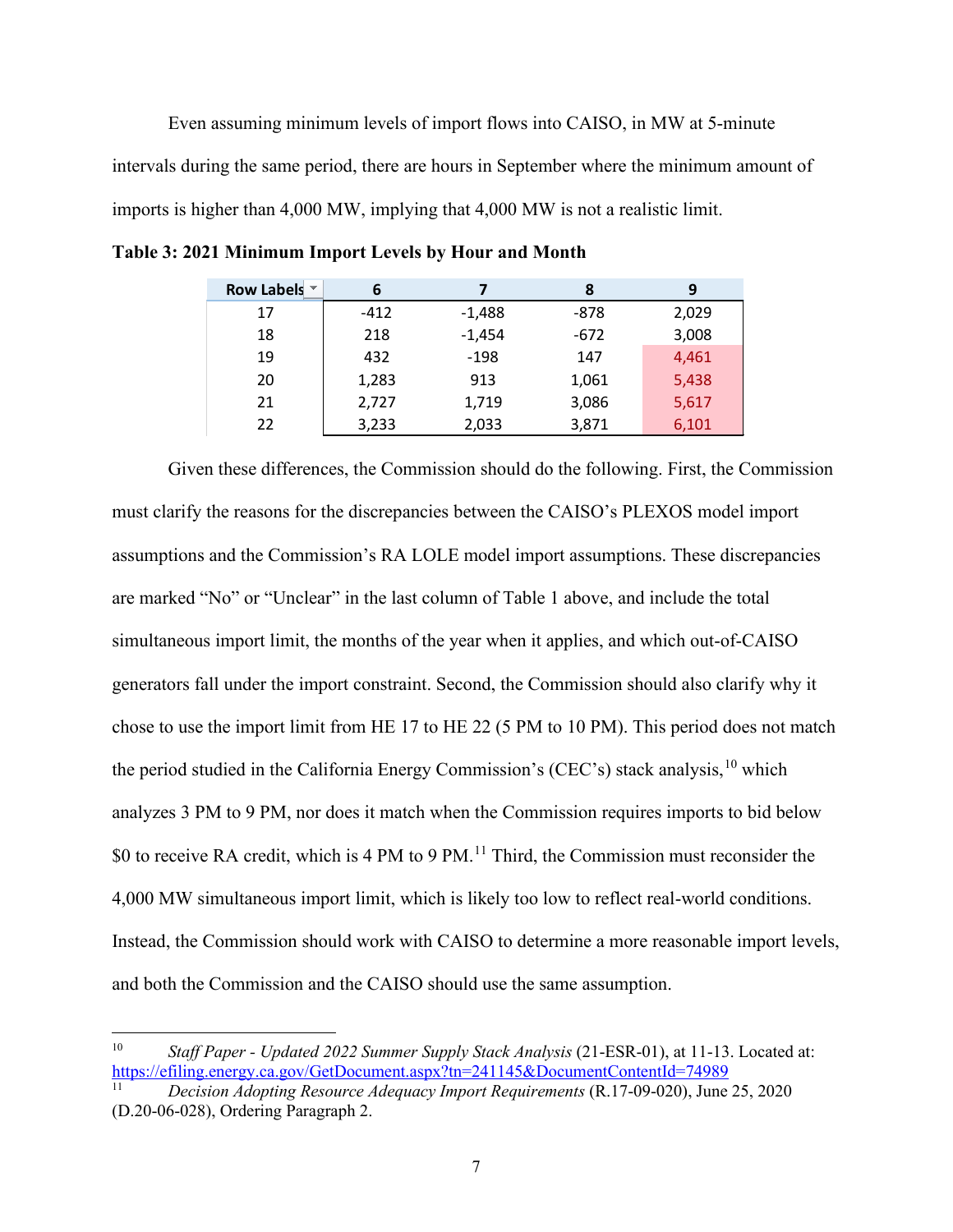To provide these necessary clarifications, Energy Division should publish additional information around how it has implemented its import assumptions. The raw PLEXOS table from the CAISO's modeling is included in Appendix A. This table shows how the simultaneous import constraint is implemented in PLEXOS, which resources fall under the constraint, and which months it applies in. The Commission could provide a similar table to allow parties to fully assess the import assumptions made.

The Commission should also provide transparency around how each assumption made in the LOLE study drives changes in the PRM from month to month. The application of assumptions can have a significant impact on resulting PRMs. Given the relatively large differences between the monthly PRMs, the Commission should provide transparency around which assumptions drive these differences and why.

#### **3. Is a LOLE study appropriate to calculate RA obligations for: 1.) a peak RA capacity framework, 2.) a slice of day reliability construct?**

<span id="page-13-2"></span><span id="page-13-1"></span><span id="page-13-0"></span>Yes, an LOLE study is appropriate to calculate RA obligations for both a peak capacity framework and a slice of day reliability construct. In fact, a new LOLE study is critical once the final slice of day construct is adopted because the adopted construct will likely impact how PRM is determined and what the appropriate level of PRM is. For example, resource counting rules could impact the level of PRM required to achieve a targeted level of reliability. The 24-hour slice-of-day proposal would alter the qualifying capacity (QC) methodology for wind and solar; rather than rely on an ELCC methodology to account for these resources, their contributions to meet load would be determined on an hourly basis based on historical profiles. Should the 24 hour slice-of-day proposal be adopted, the Commission should re-run the LOLE study using wind and solar profiles which more closely represent the expected values used for the resources in the RA counting rules. Failure to do so could result in double counting of the renewable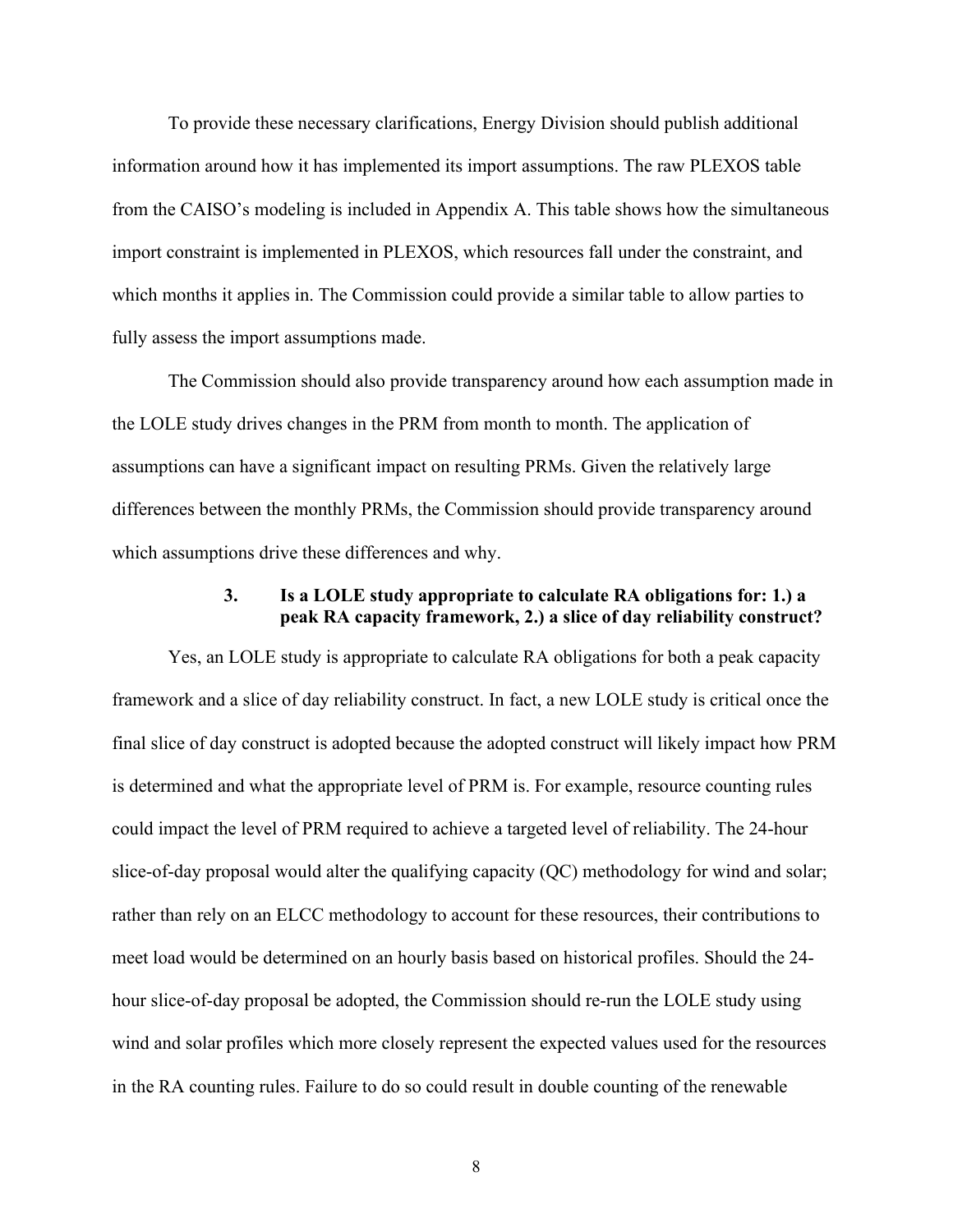variance toward the PRM. These changes will impute a potentially different level of uncertainty within the RA construct and as such, the PRM must be revisited in the context of the slice-of-day framework.

# **4. How should planned outages be treated in calculating an RA PRM using an LOLE study?**

<span id="page-14-0"></span>When calculating an RA PRM, planned outages should be optimized to maximize resource availability during constrained hours and minimize their impact on the PRM. The LOLE Study indicates that Strategic Energy Risk Valuation Model (SERVM) models planned maintenance given an annual amount of required maintenance based on Generator Availability Data Set (GADS) outage data and allocates required planned maintenance across the months according to monthly system conditions.<sup>12</sup> Unlike forced outages, planned outages can be timed by the generator and must be approved by the CAISO such that maintenance occurs at the most opportune time for system conditions in order to optimize energy revenues for the generator and minimize expected disruption to the grid. Therefore, as indicated in the LOLE Study, planned outages generally occur when supply conditions are not tight.<sup>13</sup> It is reasonable to assume maintenance is taken during times of the year when energy prices are expected to be low, such that generators can be available to take advantage of high market prices when the system is constrained. Similarly, the CAISO has the ability to disallow a planned outage if anticipated grid conditions would make such an outage risk grid reliability or if an RA resource requesting a planned outage does not provide a substitute resource. The modeling should reflect these practices such that planned outages are optimized to reduce their impact on the PRM and that generators are not taking maintenance when the system is constrained.

<span id="page-14-1"></span><sup>&</sup>lt;sup>12</sup> LOLE Study at 9.<br> $\frac{13}{13}$  Lot 10

*Id.* at 19.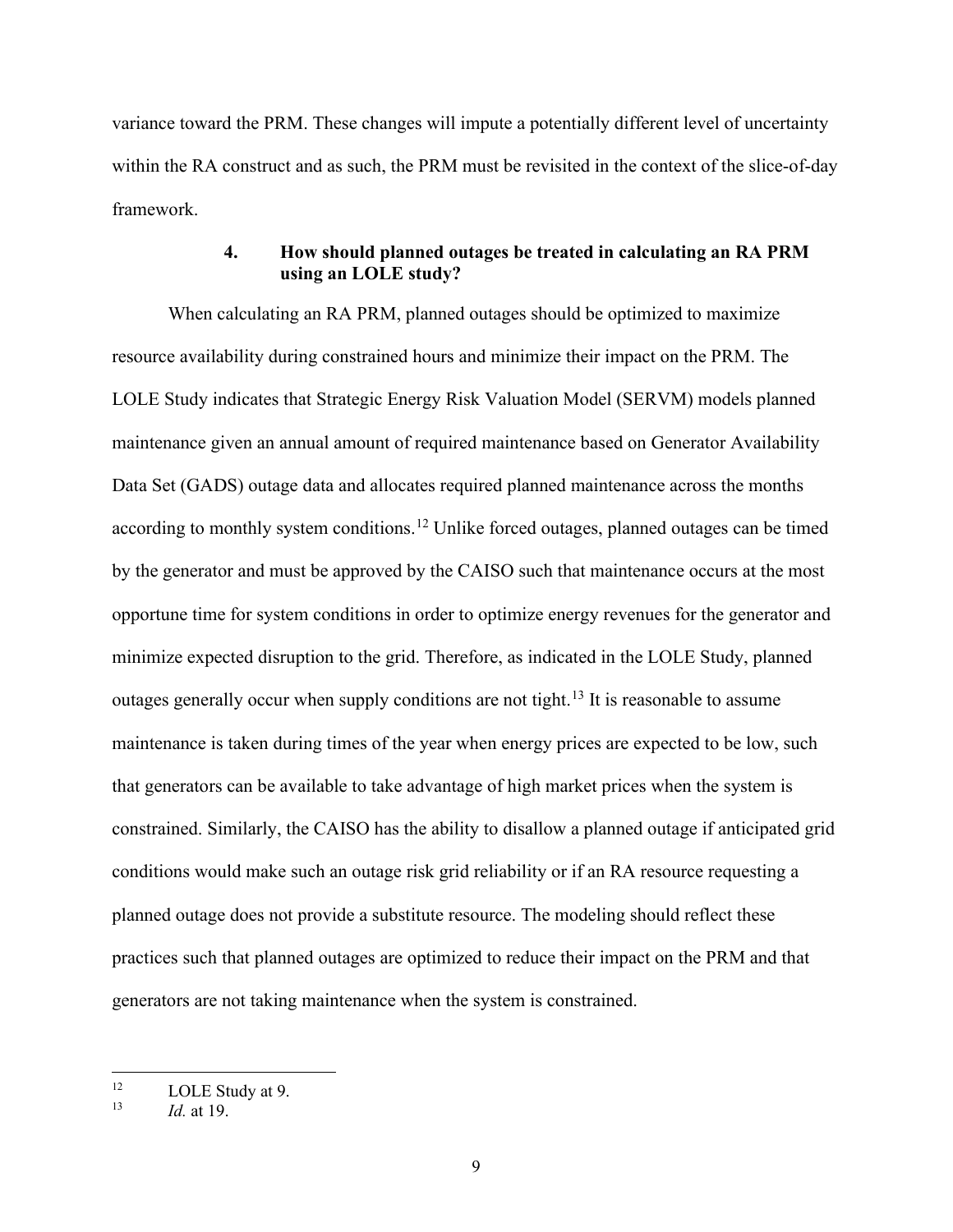<span id="page-15-0"></span>**5. Would removing deliverability restrictions in the NQC calculation be an accurate translation of the way that resources provide reliability value to CAISO in most instances, outside of particularly constrained times? Would it be possible that certain resources would avoid making transmission upgrades because they have less of an incentive? Do parties have any other arguments pro or con about deliverability restrictions in the QC calculation?**

Modifications to deliverability restrictions in the NQC calculation should be considered in the Reform Track, in conjunction with the slice-of-day proposals. Removing or altering deliverability restrictions to the NQC could be appropriate under a slice of day construct, under which resources have NQCs during individual slices. The current deliverability study methodology ensures that RA capacity can provide energy to the system when dispatched during peak load hours without being restricted by the dispatch of other resources at the same time. This method is not appropriate for all slices, particularly slices during off-peak hours. Considerations of how to modify deliverability restrictions on NQC should be considered in the Reform Track, where slice-of-day proposals are being considered, to ensure resources are not over or under counted under a new slice-of-day framework.

# **6. How often should staff perform LOLE studies for RA obligations and ELCC values? Are there problems with performing RA studies and ELCC studies together simultaneously as is done in this proposal?**

<span id="page-15-2"></span><span id="page-15-1"></span>LOLE studies should be updated regularly to reflect changes to study inputs (*i.e.*, load forecast changes, resource retirements, or counting rule changes). Updates to the PRM and ELCCs should only be made following an LOLE study if there are significant changes to the results and with enough time for parties to vet the results and for LSEs to plan and conduct orderly procurement to meet the new PRM. This will provide needed certainty to LSEs in their planning and procurement. Over the next several years, these inputs are expected to change frequently due to procurement orders and new resource build, increased electrification, and planned structural RA reform. The Commission should therefore adopt a timeline for regularly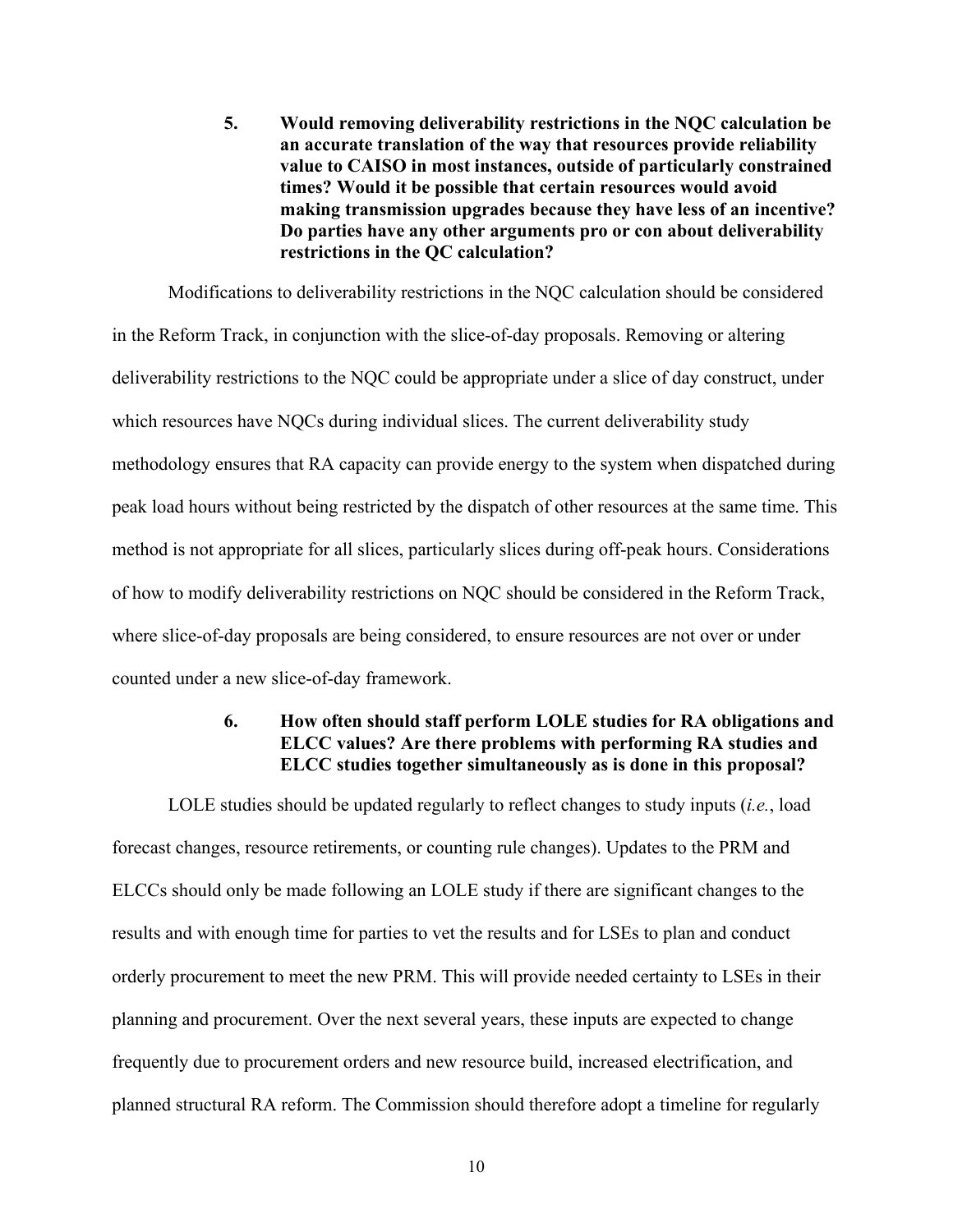conducting an LOLE study that allows sufficient time to perform the analysis and conduct a robust vetting process while accounting for these changes in a timely manner. This process should be aligned with the IRP process such that inputs derived from the IRP process are incorporated into the evaluation of RA requirements in a timely manner.

If an LOLE study can be easily performed and vetted on an annual basis timely and costeffectively, the Commission should perform the LOLE study annually to inform the PRM and make changes if necessary. This annual update should be performed for at least the next few years to gain a better understanding of the level of change to the PRM that could be expected from a given level of inputs. If performing an annual LOLE analysis will be overly burdensome the Commission could either determine a more feasible amount of time to regularly review the PRM (*e.g.*, every two years or on the same cadence as IRP cycles). Alternatively, if inputs remain relatively stable year over year, the Commission could establish a threshold that would trigger a new LOLE study based on changes in inputs. These alternatives will ensure the PRM remains up to date in the event an annual PRM review process is not feasible.

> <span id="page-16-0"></span>**7. Do parties have comments on the revised ELCC methodology which assigns diversity benefits via a series of marginal ELCC studies at different portfolio penetration points? Or do parties prefer the older method of calculating a capacity weighted average method of assigning diversity benefit?**

CalCCA has no comments at this time.

### **8. Should storage and hybrid resources be valued using an ELCC methodology?**

<span id="page-16-1"></span>No, storage and hybrid resources should not have their NQC value determined using an ELCC methodology. Instead, they should continue to be valued as they are today pending the outcome of the RA Reform Track. The Commission is currently evaluating two primary slice-ofday proposals in the Reform Track, one of which would count storage based on its capacity and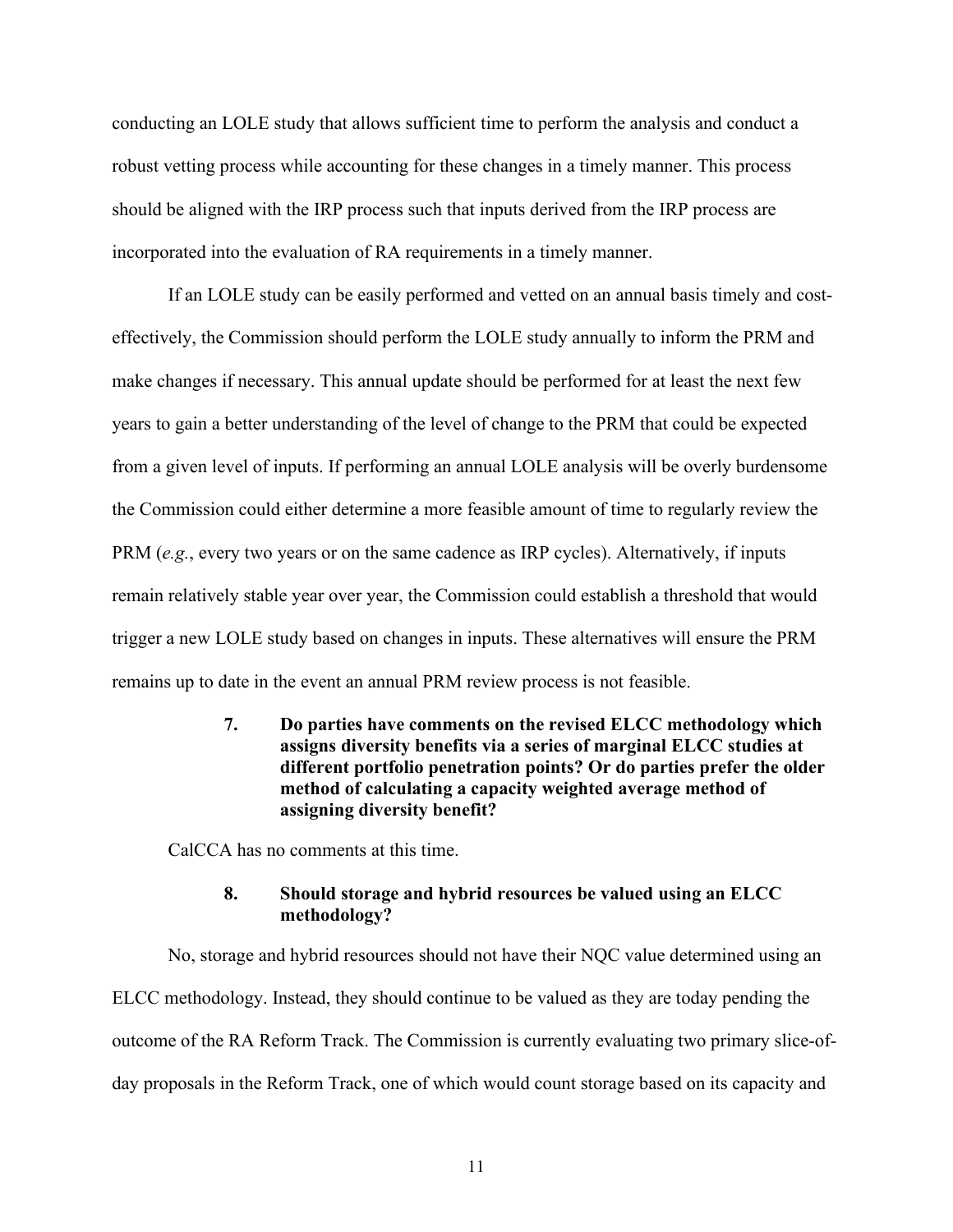duration as shown by the LSE provided the LSE demonstrates sufficient excess capacity in other hours to charge the storage. This approach appears to value the contribution of storage resources more appropriately than an ELCC because it recognizes its contribution to reliability as a dispatchable resource and directly accounts for the need to charge storage, an increasingly important consideration as the grid becomes more reliant on storage. The Commission should not adopt ELCC values for storage and hybrid NQCs at this time given the ongoing work in the Reform Track to address resource counting. Instead, the Commission should continue to use the existing methodologies until a slice-of-day framework is adopted in the Reform Track.

In addition to the ongoing developments in the Reform Track, the ELCC methodology for hybrids requires additional clarification and review before the ELCC values can be adopted. First, staff must clarify the charging limitation assumptions for hybrid resources included in the model and validate that these assumptions in SERVM match reality to the extent practicable. The LOLE study indicates that charging is limited for some hybrid resources.<sup>14</sup> The study should elaborate on the reasons behind these constraints, as they may be the cause of the low ELCC for hybrids in the winter relative to the storage ELCC. If the justification for the constraint is the Federal Investment Tax Credit (ITC), then this should not be treated as a hard constraint. As long as storage charges 75% from renewables, the storage portion of hybrid can continue to qualify for the ITC, pro-rated at the portion charged from renewables. Hybrid charge and discharge patterns are dictated largely by the ITC, which penalizes grid charging. A production cost model generally dispatches resources based on price and may not capture the opportunity cost of foregone ITC credits or real-world grid charging behavior.

<span id="page-17-0"></span><sup>&</sup>lt;sup>14</sup> LOLE Study at 15.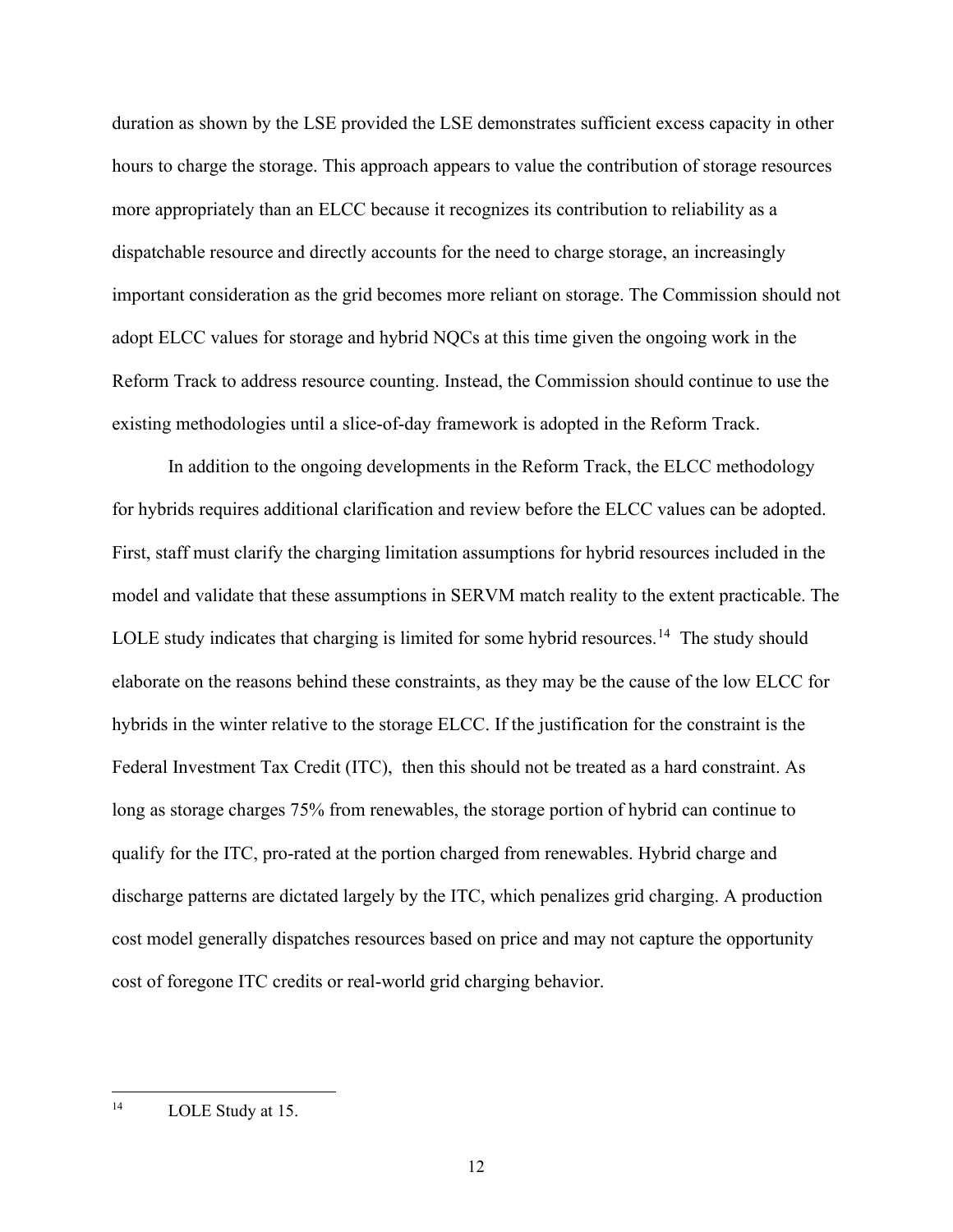To validate the results of SERVM's hybrid dispatch, staff should compare hourly charging and discharging hybrid behavior from CAISO settlement ("real") data versus modeled data, ensure that they approximately match, and adjust model inputs accordingly to correct any large discrepancies. Staff could release a table showing charge and discharge patterns by month and hour to allow stakeholders to ensure that hybrids are being charged and discharged in a way that reflects the real-world ITC incentives.

Second, staff's presentation defines the ELCC percent as Perfect Capacity MW divided by the installed capacity MW of a generator.<sup>[15](#page-18-0)</sup> However, the term "installed capacity" is ambiguous for hybrid resources. It is unclear if this means that the denominator for the ELCC calculation of a hybrid is the sum of the solar installed capacity and storage installed capacity, or whether it is the point of interconnection (POI) capacity (which may be lower than that sum). The Commission should use the POI capacity as the denominator for hybrid ELCC. The POI represents the maximum rate at which the hybrid resource can deliver energy to the grid and is thus analogous to the definition of installed capacity for a single standalone resource. To be consistent with its definition of ELCC across resource types, the Commission should use the POI as the denominator in the ELCC calculation for hybrid resources.

In summary, the Commission should not adopt ELCC values for storage and hybrid RA counting. Proposals in the Reform Track around slice-of-day provide alternative methodologies for valuing storage that more appropriately reflect the capability of the resource and more clearly account for ensuring sufficient energy to charge the storage. Alternatively, if the result of the Reform Track is to expand the use of ELCCs, clarifications are needed around the methodology for valuing hybrids in order to assess the appropriateness of ELCC methodology used.

<span id="page-18-0"></span><sup>&</sup>lt;sup>15</sup> Presentation at 11.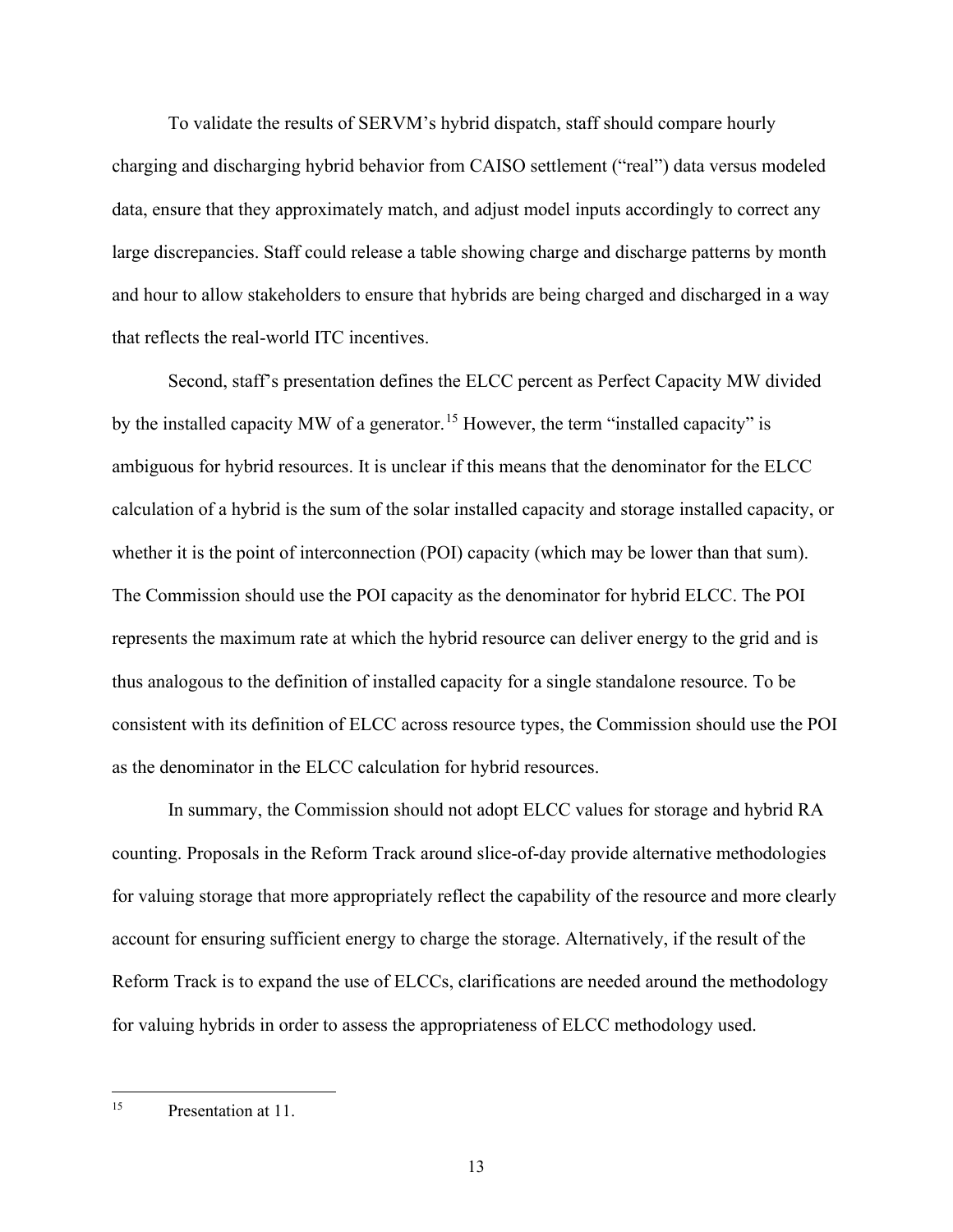**9. Should the PRM be static across the year or vary monthly (or seasonally)? How should PRM and ELCC values be allocated across months? Via month specific studies or via some allocation method?** 

<span id="page-19-1"></span><span id="page-19-0"></span>CalCCA has no comments at this time.

**10. Should forced outage rates on thermal resources be included in setting their QC value? In other words, should the PRM be set using a UCAP or installed capacity (ICAP) framework? If an UCAP framework is used should the forced outage rates also include ambient derates?**

Forced outage rates including ambient derates should be included in setting thermal resources' QC value using a UCAP framework so long as UCAP is accurately reflected in the PRM. CalCCA generally supports the UCAP concept given the benefits described below. CalCCA also supports including ambient derates in the UCAP value so that restrictions in output due to weather conditions are attributed to the units whose output is affected. The Effective Forced Outage Rate of Demand (EFORd) calculation assesses if units are available when they are "in demand." If a resource is not fully available due to ambient derates when it is needed, this should be accounted for in its UCAP value. Because ambient derates may vary by season, the Commission could consider calculating seasonal forced outage rates and UCAP values, as proposed by the CAISO in its UCAP proposal.<sup>[16](#page-20-2)</sup> UCAP offers several benefits. First, attributing unit specific performance metrics into resources' capacity values rather than including a forced outage percentage in the PRM allows LSEs to assess the reliability of resources when making contracting decisions. Second, it allows the CAISO to eliminate its Resource Adequacy Availability Incentive Mechanism (RAAIM) tool, which has proven to be ineffective at incenting forced outage substitution. Finally, UCAP provides the right incentives for generators to conduct planned maintenance to reduce the chance of forced outages occurring when the system needs the resource. The Commission should ensure any adoption of UCAP is coordinated with the

<sup>&</sup>lt;sup>16</sup> *Future of Resource Adequacy Working Group Report*, (R.21-10-002), Feb. 2022, at 52-58.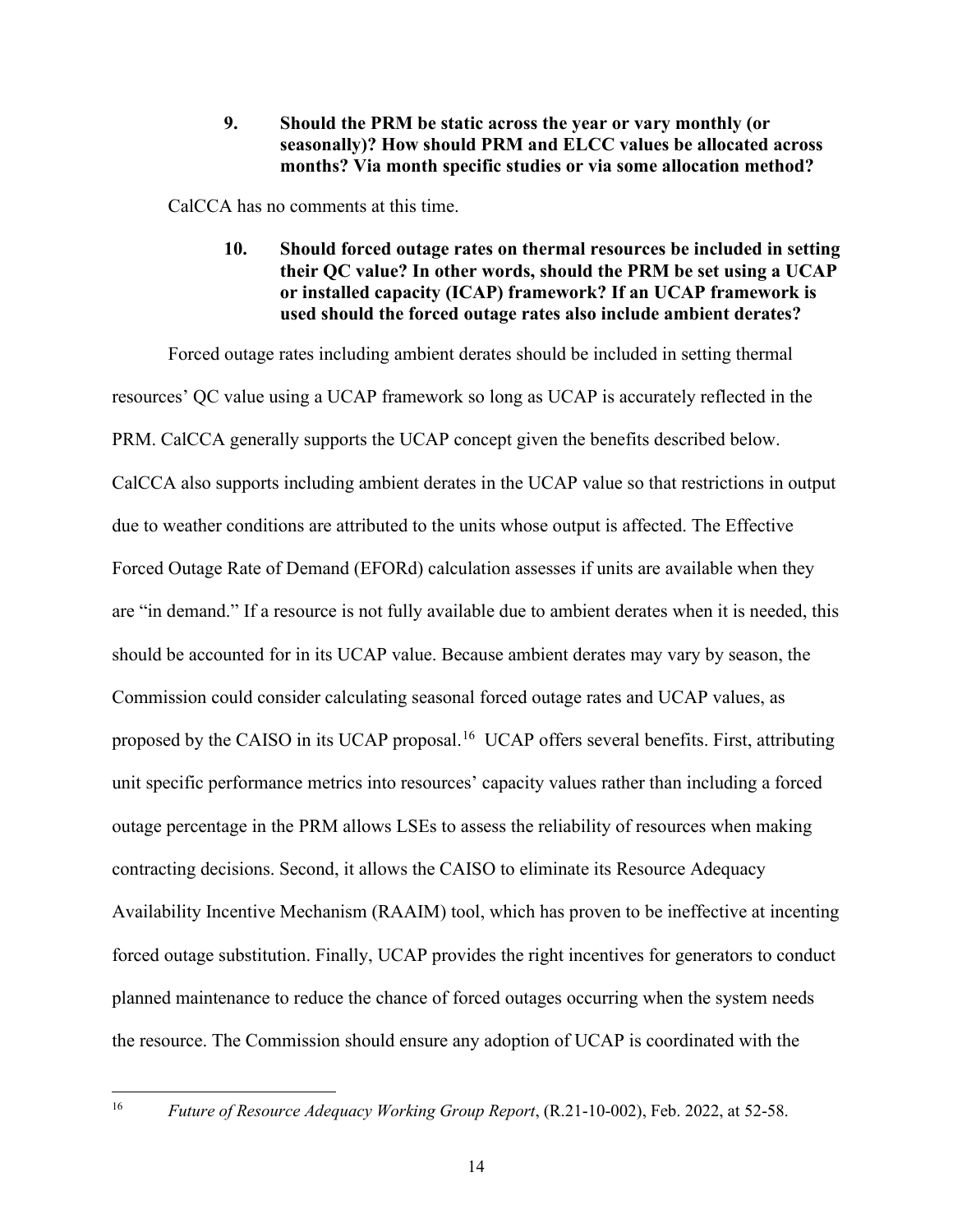<span id="page-20-0"></span>CAISO and should ensure the implementation of UCAP does not have unintended impacts to existing contracts.

## **11. Should the load forecast used to set RA requirements be based on the monthly load forecast produced by SERVM or the IEPR (as done today)? Should the PRM calculation (presented in Table 10) be based on the IEPR forecast as opposed to the SERVM monthly load forecast? Why or why not?**

The Commission should base RA requirements and the PRM calculation on the IEPR load forecast for consistency and transparency. The IEPR forecast is used to derive LSE RA obligations and the PRM should be calculated based on the same forecast used to derive RA obligations. The development of the IEPR forecast is more transparent than the forecast produced by SERVM, as the CEC conducts an annual stakeholder process with opportunity for public review and comment. Using the more transparent forecast would allow parties to validate results of the PRM calculation more easily. For these reasons, the Commission should base both the RA requirements the PRM calculation on the IEPR forecast as opposed to the monthly load forecast produced by SERVM.

### <span id="page-20-1"></span>**III. COMMENTS TO THE FINAL REPORT**

In D.21-06-029, the Commission recognized the value of continuing an LCR Working Group given the substantial increase in the Greater Bay Area LCR requirement and recommended CalCCA and PG&E co-lead the LCR Working Group process. The Commission directed the LCR Working Group to evaluate and make recommendations on the following topics:

- Potential modifications to the current LCR timeline or processes to allow more meaningful vetting of the LCR study results;
- <span id="page-20-2"></span>Inclusion of energy storage limits in the LCR report and its implications on future resource procurement; and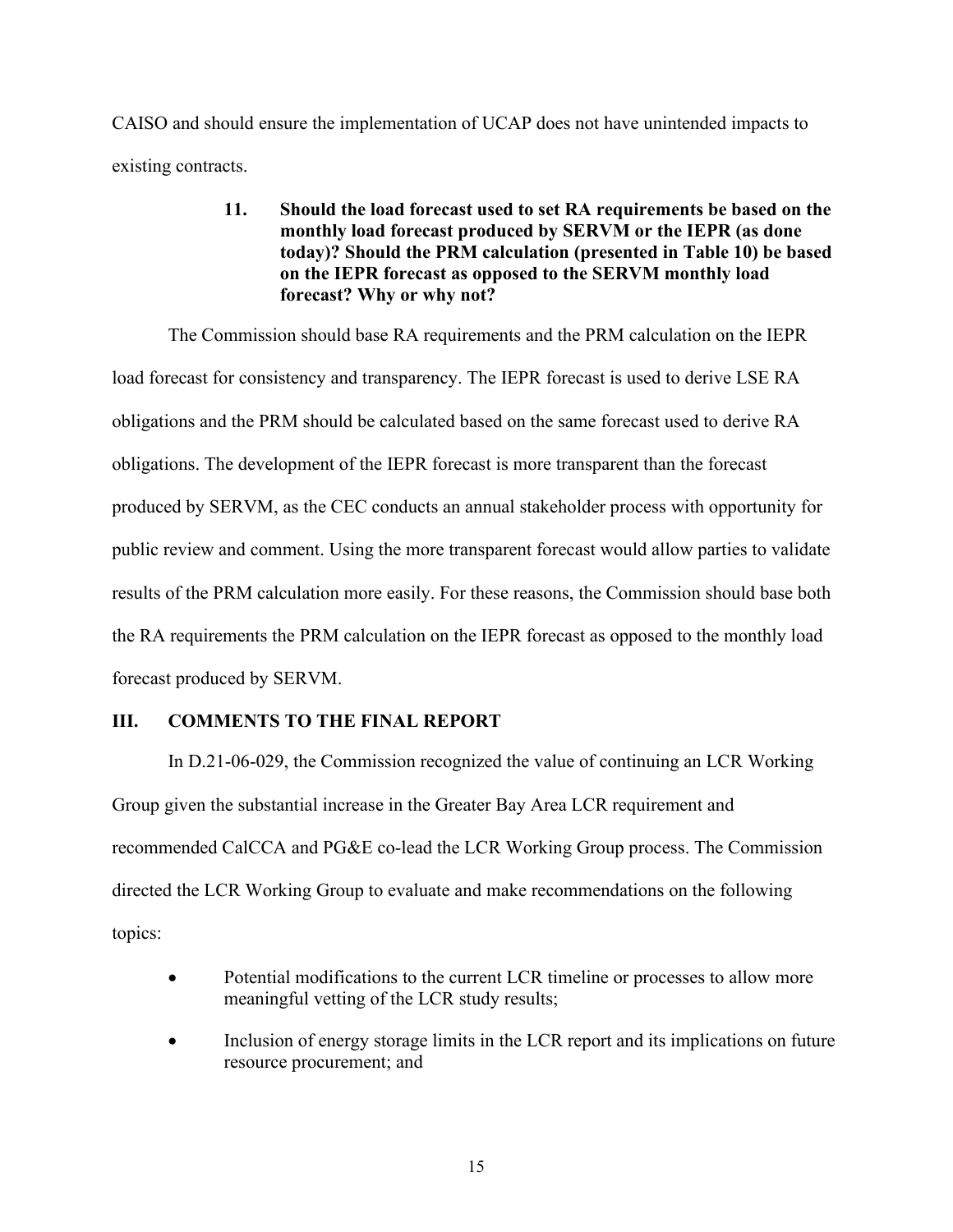• How best to harmonize the Commission's and CAISO's local resource accounting rules.[17](#page-21-1)

The Final Report was filed on February 28, 2022, outlining the discussion in the working group and recommendations by working group participants. The Final Report found that the working group process provided significant clarity on the LCR study process and assumptions. The Final Report also flagged that significant additional work is required to leverage the crossover between the LCR process and parallel planning processes, especially with the IRP process and TPP. Recommendations in the Final Report also addressed how the Commission and CAISO should coordinate to ensure stakeholders are engaged and sufficiently informed of LCR milestones. Finally, the Final Report urged parties to fully consider the relationship between the local RA construct and state policy efforts to ensure both objectives are balanced. <sup>[18](#page-21-2)</sup> CalCCA supports the findings in the Final Report, including the importance of leveraging the crossover between the LCR, the IRP and TPP processes, coordinating communication around LCR milestones, and considering the relationship between the local RA construct and state policy efforts.

### <span id="page-21-0"></span>**A. Coordinated Efforts Between the IRP and TPP are Required to Ensure the State can Meet its LCR in a Cost-Effective Manner with Carbon-Free Resources**

The California electricity sector is currently undergoing a major transition towards 100 percent clean electricity. The ability for the state to meets local area reliability needs with clean resources will impact the state's progress towards meeting its ambitious clean electricity goals. The ability to retire fossil fuel resources in local areas will depend either on eliminating

<span id="page-21-1"></span><sup>17</sup> *Decision Adopting Local Capacity Obligations for 2022-2024, Flexible Capacity Obligations for 2022, and Refinements to the Resource Adequacy Program* (R.19-11-009), June 24, 2021 (D.21-06-029), at 13-14.

<span id="page-21-2"></span><sup>&</sup>lt;sup>18</sup> Final Report, Attachment 1-3.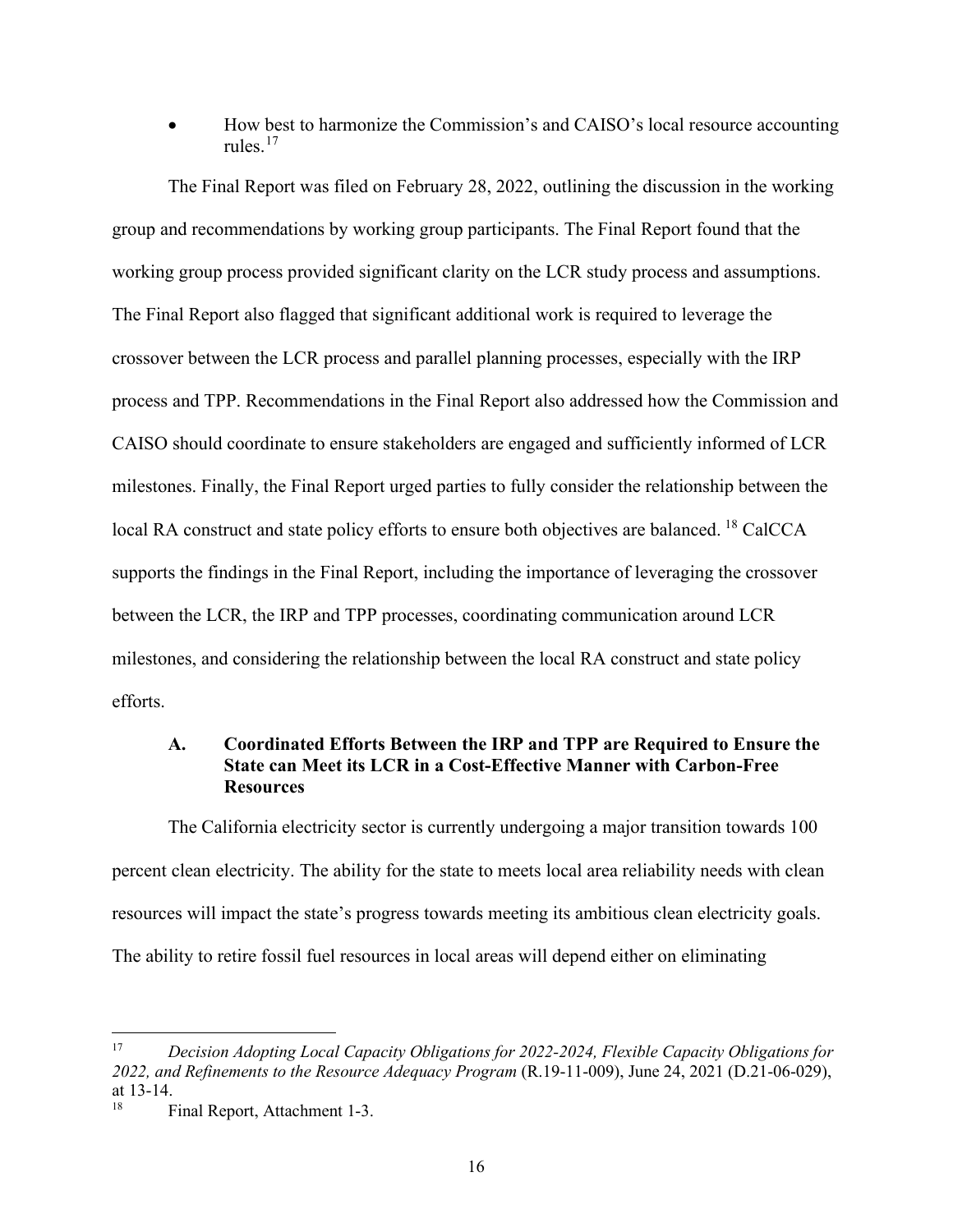transmission constraints limiting the amount of resources that can serve the local area or bringing enough effective carbon-free resources online in the local area to replace the fossil-fuel resource. As demonstrated by the local requirement increase in the greater bay-area identified in the 2022 LCR, effectiveness of the local area resources available in the local areas can have significant impacts on the amount of RA resources that must be procured to meet the local requirement.<sup>[19](#page-22-0)</sup> However, currently LSEs cannot easily identify which resource locations will be effective at meeting the local need when making decisions around new resource procurement.

Additional coordinated efforts between the IRP and TPP processes are needed to ensure resource and transmission build, cost-effectively address local area reliability needs while allowing fossil fuel resources in local areas to retire in order to meet California's policy goals. As recommended in CalCCA's Informal Comments, the following questions need to be considered to make decisions around whether resource or transmission build most costeffectively addresses the LCR with clean electricity goals in mind:

- If the current resources have significantly low effectiveness factors, where should new resources locate to be more effective?
- What are the transmission alternatives and how much do they cost compared to the large increase in local RA requirement or a new resource at a more effective location?
- What information can be provided to the market about where new resources are needed based upon local area contingencies that are highly complex? $2^{20}$  $2^{20}$  $2^{20}$

<span id="page-22-0"></span><sup>19</sup> *See, California Community Choice Association Informal Comments On The Local Capacity Requirement Working Group, February 2, 2022,* Feb. 24, 2022 (CalCCA Informal Comments) for additional discussion regarding the increased greater-bay area local requirements.<br> $\frac{20}{14}$  $Id$ .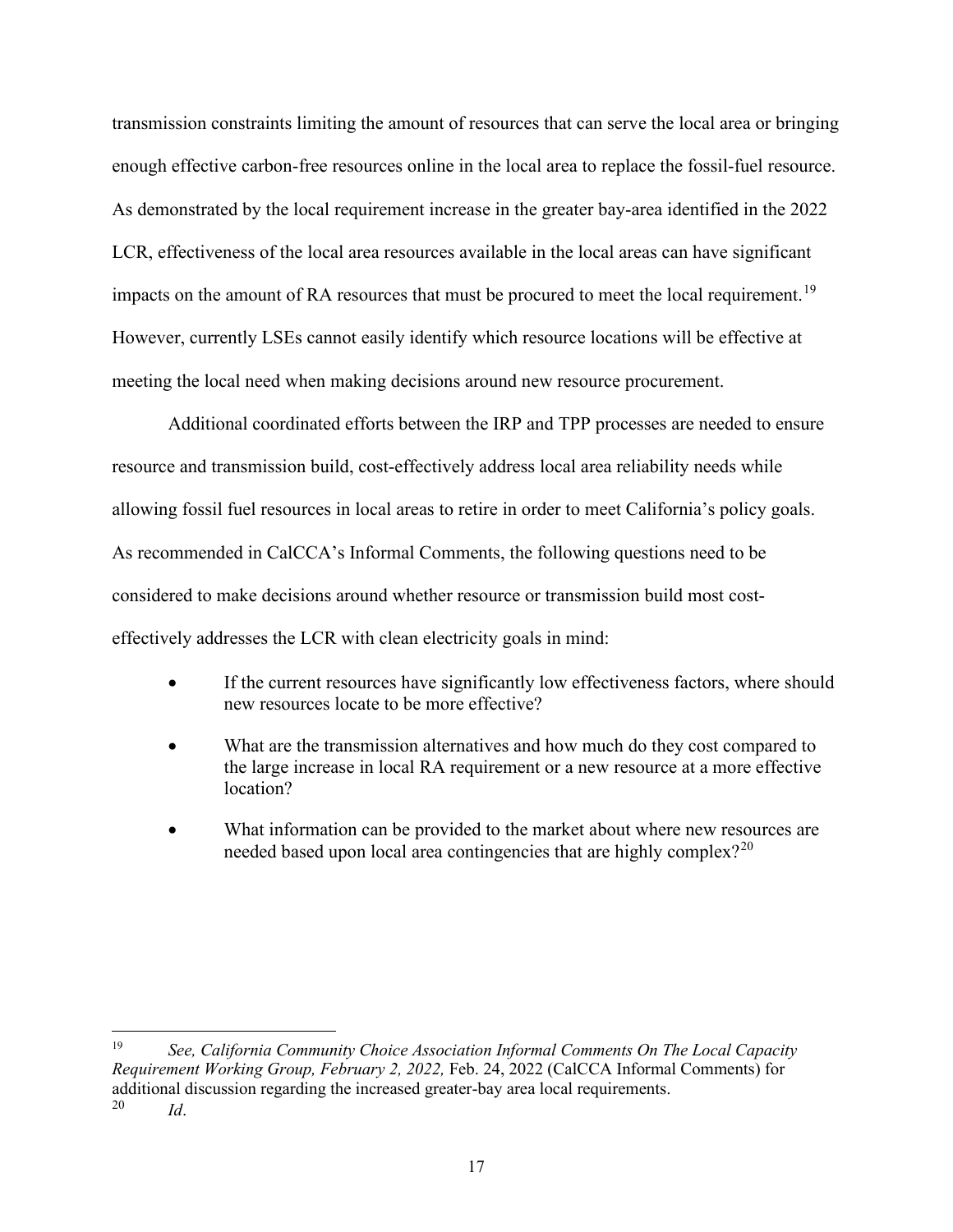# <span id="page-23-0"></span>**B. CalCCA Supports Noticing the Service List of Key LCR Study Process Milestones to Allow for More Meaningful Input to the LCR Study Results**

CalCCA supports the Final Report's recommendation that the Commission notice CAISO

LCR stakeholder process activity on the Commission's service list.<sup>21</sup> Noticing the service list of

key LCR dates and milestones would allow for reach a potential broader audience of

stakeholders and allow for more robust participation in the CAISO's LCR stakeholder process.

# <span id="page-23-1"></span>**IV. CONCLUSION**

For all the foregoing reasons, CalCCA respectfully requests consideration of the comments specified herein and looks forward to an ongoing dialogue with the Commission and stakeholders.

Respectfully submitted,

Guelyn Take

Evelyn Kahl General Counsel to the California Community Choice Association

March 14, 2022

<span id="page-23-3"></span><span id="page-23-2"></span><sup>21</sup> Final Report, Attachment 1-3.